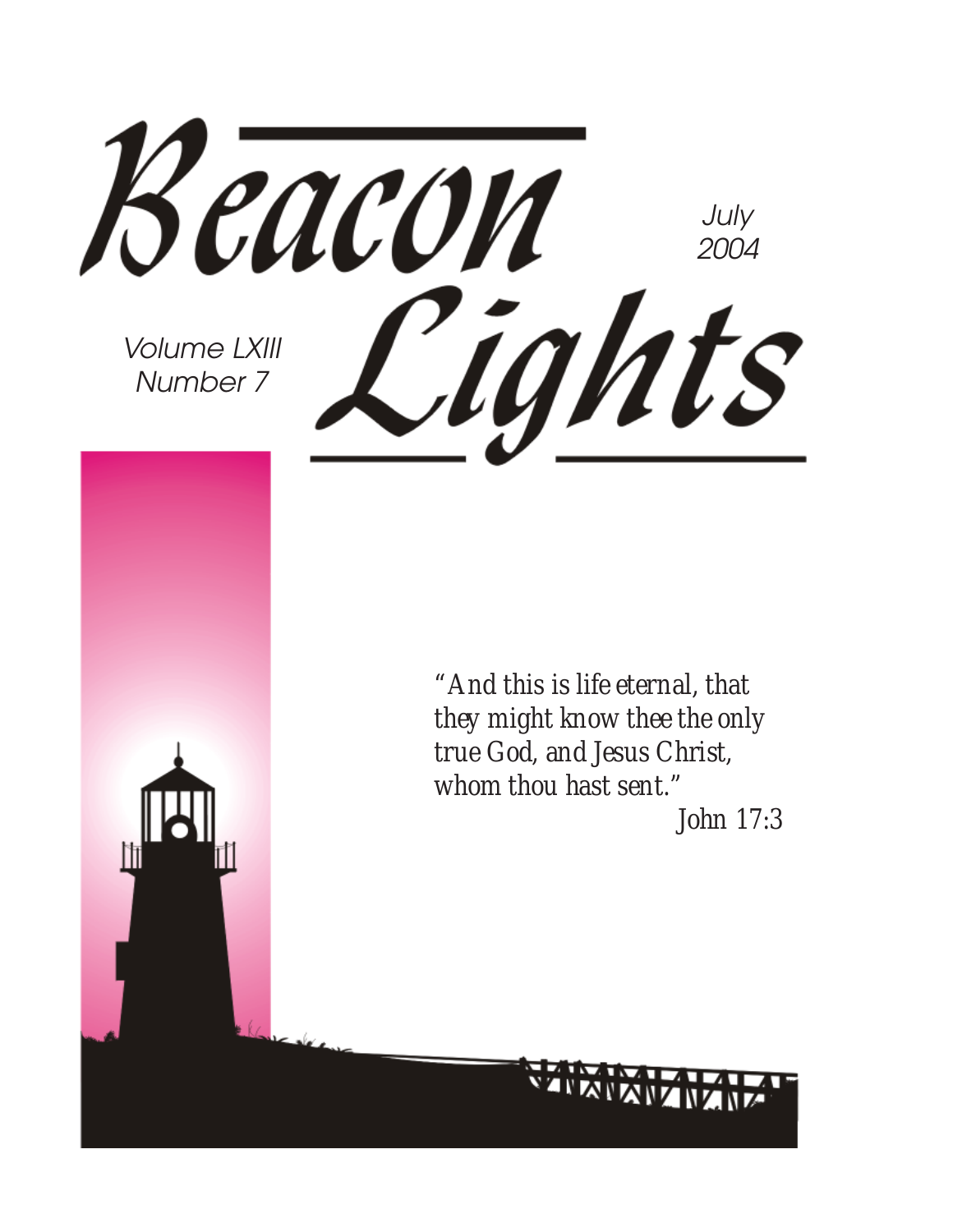#### **Table of Contents EDITORIAL 3 Doubting Thomas and the Passion of Christ** FRUITFUL BRANCHES **4 Teaching Covenant ChildrenTo Pray** THE READER ASKS **6 Crosses in the Churches** PASTOR PROFILE **8 Rev. Angus Stewart** CHURCH HISTORY **10 George M. Ophoff (17) DEVOTIONAL 13 Watching Daily At My Gates** Music  **18 Our Wonderful Treasure** FROM THE PASTOR'S STUDY **19 What Churches Need More Than Anything (3)** CHURCH FAMILY **21 Christians in Nigeria** GEM OF THE MONTH **26 Prayer** LITTLE LIGHTS **27 Puzzling Plants** CHURCH NEWS **Back Cover**

Beacon Lights is published monthly by the Federation of Protestant Reformed Young People's Societies. Subscription price is \$10.00. Please send all correspondence, address changes, subscriptions, and article submissions to the business office.

#### EDITORIAL POLICY

The articles of Beacon Lights do not necessarily indicate the viewpoint of the Editorial Staff. Every author is solely responsible for the contents of his own article.

The Beacon Lights encourages its readers to contact the business office with any questions or comments. Letters may be edited for printing. We will not publish anonymous letters, but will withhold names upon request.

If any material of Beacon Lights is reprinted by another periodical, we will appreciate your giving the source and forwarding the printed periodical to the business office.

#### **BEACON LIGHTS**

EDITOR John Huizenga

ASSOCIATE EDITOR Aaron Cleveland

SECRETARY

CONTENTS COMMITTEE John Huizenga Trevor Kalsbeek Jason Kuiper Kris Moelker Randy Vaalburg

EXECUTIVE FEDERATION BOARD Kevin Gritters (President) Matt Overway (Vice-President) Rachel Kuiper (Secretary) Brad Vander Veen (Treasurer) Sarah Koole (Librarian) Sara Huizinga (Vice-Secretary) Jeff Van Uffelen (Vice-Treasurer) Jim Holstege (Youth Coordinator) Prof. Barry Gritters (Spiritual Advisor)

PROMOTION COMMITTEE Kim Doezema Rachel Joostens Jeff Kalsbeek

PRODUCTION COMMITTEE Aaron Cleveland Dave Langerak

BUSINESS OFFICE Beacon Lights P.O. Box 144 Randolph, WI 53956 Phone: (920) 326-6186 Email: huizenga@powercom.net

BEACON LIGHTS ON TAPE A free service to the legally blind. Contact Sam Copple 659 Lincoln Ave. NW Grand Rapids, MI 49504 Phone: (616) 774-4132 Email: SamCopple@email.msn.com

CHURCH NEWS ANNOUNCEMENTS Melinda Bleyenberg Email: darylmel@altelco.net.

BOOK SALES Becky Kalsbeek

TYPESETTER Robert Vermeer

PRINTER James Huizinga

MAILERS Bill & Fran Leep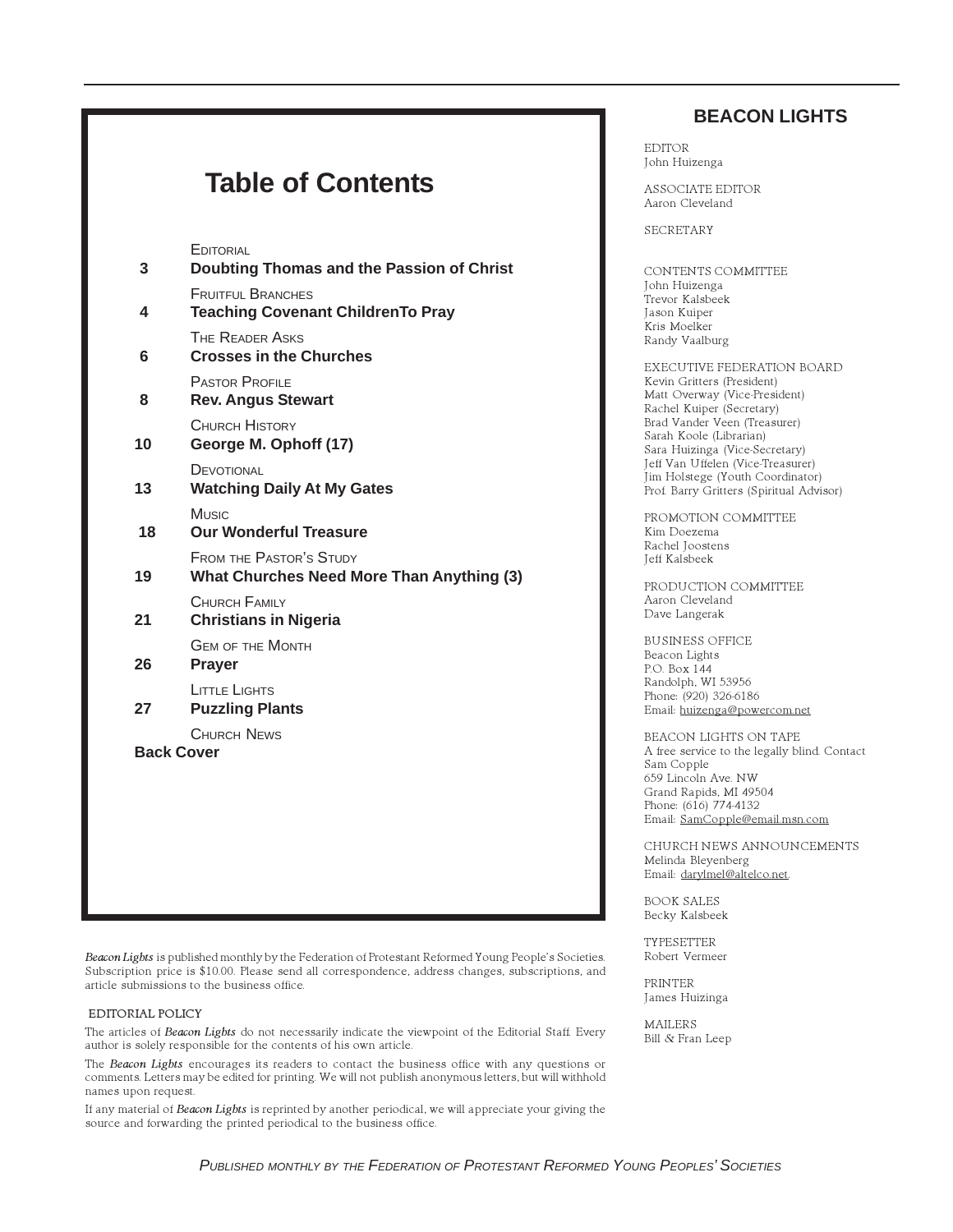# Doubting Thomas and the Passion of Christ



by Trevor Kalsbeek

*"But Thomas one of the twelve, called Didymus, was not with them when Jesus came. The other disciples therefore said unto him, We have seen the Lord. But he said unto them, Except I shall see in his hands the print of the nails, and put my finger into the print of the nails, and thrust my hand into his side, I will not believe. And after eight days again his disciples were within, and Thomas with them: then came Jesus, the doors being shut, and stood in the midst, and said, Peace be unto you. Then saith he to Thomas, Reach hither thy finger, and behold my hands; and reach hither thy hand, and thrust it into my side: and be not faithless, but believing. And Thomas answered and said unto him, My Lord and my God. Jesus saith unto him, Thomas, because thou hast seen me, thou hast believed: blessed are they that have not seen, and yet have believed" (John 20:24-29).*

" Thomas, because thou hast seen me, thou hast believed: blessed are they that have not seen, and yet have believed." These powerful words that Christ spoke to his disciple Thomas because of his lack of faith can be applied to us today. Blessed are they that have not seen, and yet have believed that the *Passion of the Christ* is the work of man, ungodly man. This movie is not a dead issue, and should not be forgotten about in our circles. Once again it was at the top of the charts, on Easter Sunday week, and yes once again it grossed millions of dollars for those who created it. Sure, we have read the many articles and speeches given by our own ministers and professors and are given the reasons why it is wrong; but do we lack the faith as Thomas did to stand up for what we believe? Young people, young adults, did you heed the warnings, or was there a Thomas? Did you have to go out and see the movie to believe?

Troubling it is to hear the warnings so clearly stated and yet come to find out that many have to see to believe. Is not the word of God given to us sufficient? Should we be ashamed of the gospel of Christ, and instead see how man views Christ? Paul writes to us in Romans 1:16-17: "For I am not ashamed of the gospel of Christ: for it is the power of God unto salvation to every one that believeth; to the Jew first, and also to the Greek. For therein is the righteousness of God revealed from faith to faith: as it is written, The just shall live by faith." The gospel of Christ's death and resurrection is clearly given to us in his word. Why then must we see mere man try to portray the perfect image of Christ? The *word* is the power of God unto salvation to everyone that believeth, not a *movie* used to evangelize. The righteousness of God is set forth here as God working faith in every one of us through the gospel. It could not be more clearly stated!

Why then must these men who are the creators of this movie, holding the truth in unrighteousness, be held in such high esteem when they can see God all around them in this creation, knowing that he as made them all and they are without excuse? They know who God is all right, yet they do not glorify him as God. (Romans 1:20-23) They change the glory of the incorruptible God into an image made like to corruptible man. The glory and the thanks are not given to God. Instead they become vain in their imagi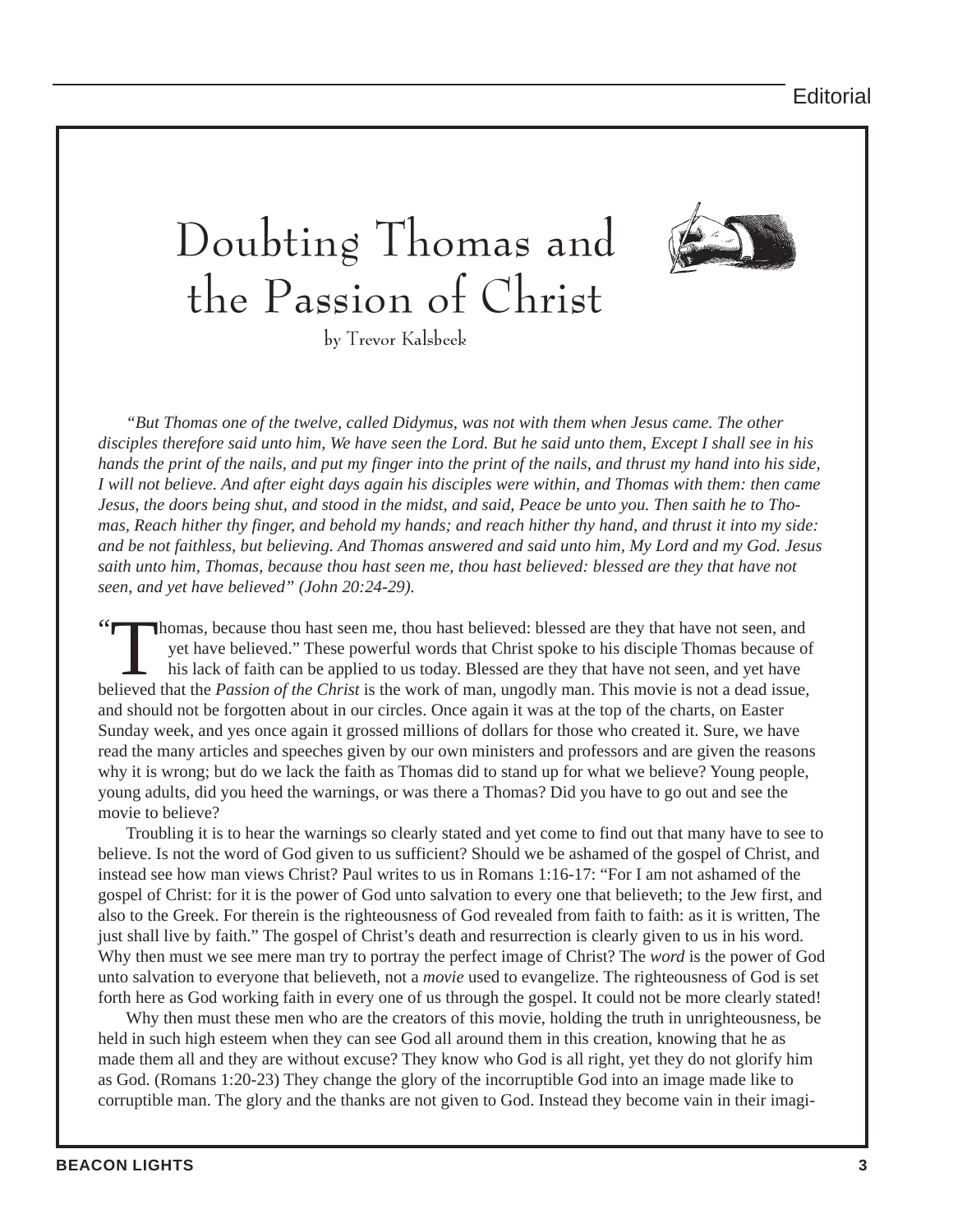nations, with respect to the knowledge of God. A sinful, proud and selfish man of the world portrays an image of Christ. How foolish!

 Don't be foolish as these men are. Believe! Make the beautiful confession that Thomas made, "My Lord and my God." Do likewise in faith, not having to see and witness the Passion of the Christ portrayed in the movie, but by reading it in his word. Blessed are those who have not seen the movie, and yet have believed. For therein is the power of God unto salvation to everyone that believeth. Thanks be to God for the preaching and teaching of his gospel, and of his word. ❖

\_\_\_\_\_*\_\_\_\_\_\_\_\_\_\_\_\_\_\_\_\_\_\_\_\_\_\_\_\_\_\_\_\_\_\_\_\_\_\_\_\_\_\_\_\_\_\_\_\_\_\_\_\_\_\_\_\_\_\_\_\_\_\_\_\_\_\_\_\_* Trevor is a member of Southwest Protestant Reformed Church in Grandville, Michigan.

#### Fruitful Branches

# Teaching Covenant Children To Pray

by Andy Lanning

**Prayer is necessary for Christians. Prayer is not** merely an option for Christians, to be used or not as they see fit. Rather, the Christian man or woman merely an option for Christians, to be used or not as they see fit. Rather, the Christian man or woman is under a joyful and blessed obligation to pray. He has been so commanded in I Thessalonians 5:17-18: "Pray without ceasing. In every thing give thanks: for this is the will of God in Christ Jesus concerning you." Therefore, prayer is a significant part of the Christian's life. Not only must he pray, but he must do so "without ceasing." Lord's Day 45 of the Heidelberg Catechism also indicates the important place of prayer in the Christian's walk. The Catechism explains that prayer is necessary for Christians in part "because it is the chief part of thankfulness which God requires of us...." The Christian shows his thanks to God for God's marvelous salvation of him in prayer. Prayer is necessary for Christians.

Prayer is necessary for all Christians. It is not only the mature Christians who are commanded to pray without ceasing. It is not only the mature Christians who must show their thankfulness to God chiefly through prayer. Also the newly converted Christians must pray. Also the children of believing parents must pray. All Christians must pray. All Christians must, therefore, learn to pray.

The young child, the new convert, and the mature believer all must learn to pray in order that they might heed the command they have to pray and to show their thanksgiving to God. Here, we are especially interested in the covenant children who must learn to pray. How shall we teach them to pray? What role do the church, the home, and the school play in this instruction?

Before anyone undertakes to teach covenant children to pray, he himself must know how to pray. Just as the carpenter who intends to instruct his apprentice in how to build a house must first himself know how to build a house, so also the believer who intends to teach children to pray must first himself know how to pray. Christ instructed us how to pray in Matthew 6:9-13 with the familiar words of the Lord's Prayer. This prayer is explained for us in Lord's Days 45-52 of the Heidelberg Catechism. Let every parent, pastor, and teacher study this instruction so that he may know how to instruct children.

Children must learn many things as they learn to pray. This is because God only hears prayers that are

Story Time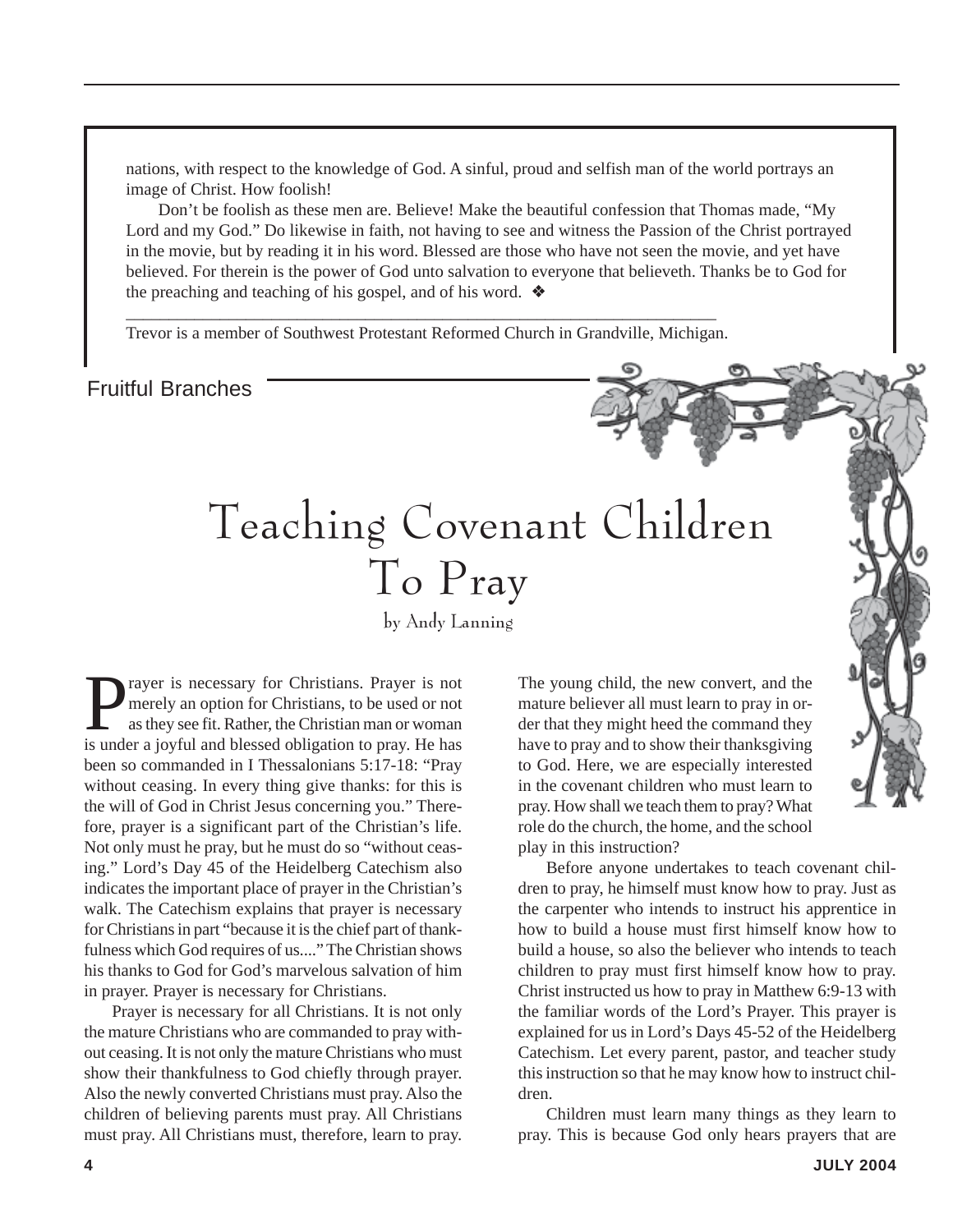proper. Therefore, children must be taught to raise proper prayers to God. Question and Answer 117 of the Catechism teach us what a proper prayer is. "What are the requisites of that prayer, which is acceptable to God, and which he will hear? First, that we from the heart pray to the one true God only, who hath manifested himself in his Word...." In the first place, then, children must learn who God is. They must learn the true God, who has revealed Himself in Jesus Christ. They must learn to know the true God as He has revealed Himself in Scripture. From their earliest years, they must be taught how God cared for and preserved and regulated the lives of His people in the Old Testament. They must learn God as the Creator in Genesis and as the Redeemer in Exodus. They must learn that He is a God Whose will is sovereign and Who gives His people His law. All of this, they must be taught about God so that they know to Whom they pray.

The Catechism continues explaining what a proper prayer is when it says that prayer is "for all things He hath commanded us to ask of Him." In other words, prayer is not up to us. Just as we do not decide whether we will pray or not, so we do not decide what it is for which we will pray. God's will must be the rule in all of our prayer. Therefore, children must be taught that they may not pray for the new bike that they sinfully covet. Rather, they must be taught to pray for God's kingdom, God's glory, forgiveness of sins, and the rest. They must be taught to pray in accordance with God's will.

#### Children must not only know God in order to pray; they must also know themselves.

Children must not only know God in order to pray; they must also know themselves. This, the Catechism declares when it says, "[s]econdly, that we rightly and thoroughly know our need and misery, that so we may deeply humble ourselves in the presence of His divine majesty." Children must know that they may not come before God in pride, but as creatures, and sinful creatures at that. Even the holy seraphim cover their faces and feet with their wings as they fly about God's throne crying, "Holy, holy, holy, is the LORD of hosts: the whole earth is full of his glory" (Isaiah 6:3). Children must be taught that the utmost humility is needed in prayer, for in prayer they draw before God's throne as His children.

Children must be impressed with the fact of their own sin and misery and neediness so that in humility they draw before God's face.

But the instruction must not stop there, for God's view of us does not stop at our sins. He sees us in Christ, washed and cleansed and righteous with Christ's righteousness so that though we come before Him humbly, we come before Him also in confidence. This, the Catechism teaches us when it says, "[T]hirdly, that we be fully persuaded that He, notwithstanding that we are unworthy of it, will, for the sake of Christ our Lord, certainly hear our prayer, as He has promised us in His Word." Children must be taught that we come before God only in Christ Jesus. They must be taught to say "for Jesus' sake" in their prayers, so that they are conscious of the only One in Whom they are heard. These are the things that children must be taught as they learn to pray.

The question arises how this instruction must be carried out practically in the home, church, and school. In the home, the children learn from godly parents how to pray. As father opens and closes each meal with prayer, the children listen and learn what petitions are proper in prayer. As mother prays with the children while father is at work, the children learn the humility and reverence with which prayer is conducted. Our covenant homes must be homes of prayer, not only because this is our command, but because our children will learn much in the home about prayer. If family prayer is not a part of the family life at home, prayer will not be important in the eyes of the children of that home. Therefore, there must be a time of day set aside for family devotions, in which the family gathers around God's Word to be instructed by God and to pray to Him. This is usually done at the evening meal of the family, when all of the family is together. But more and more, our lives become busy. Not only the parents are busy, but the children also have soccer practice, sleepovers, and the like. It is especially difficult to find a time of day when the whole family is assembled as the children learn to drive and desire to spend more time with friends than at home. Godly parents must insist that each day, be it early morning, or the evening meal, or any other time that works, the entire family is gathered together for prayer. Parents can also instruct their children by teaching them simple prayers from their earliest years. Teach them to say "Lord, bless…" and "Lord, we thank Thee…" before and after they eat. Teach them the simple and easy to learn Lord's Prayer. Teach them a prayer to say before they go to bed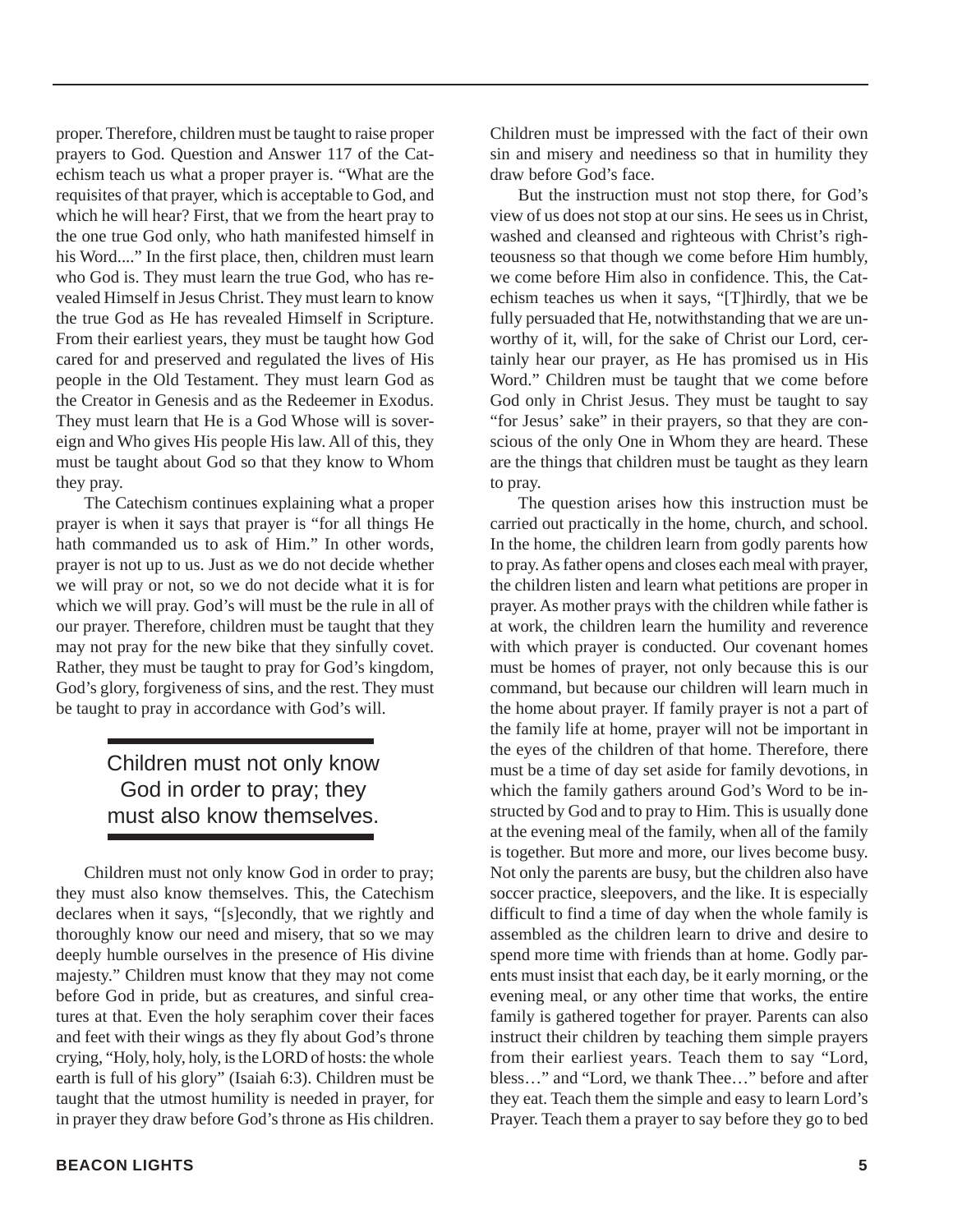at night, so that in this way they memorize prayers and get in the habit of setting aside time each day to pray. Furthermore, parents can teach their children to pray without ceasing by praying with them at all times. Before and after meals, before and after discipline, before leaving on vacation, before bedtime, before the activities of the day begin, and at all other events of the day, prayer can be raised. In this way, the children also learn to see that every single activity of the day is not isolated but has its meaning in God.

The church also teaches children to pray inasmuch as the preaching explains prayer. This is a powerful reason why the church ought to continue to insist on the preaching of the Heidelberg Catechism. There are eight entire Lord's Days devoted to explaining prayer to God's people. In this way, the church regularly receives instruction in the important activity of prayer. God's people are then able to explain to their little ones how to pray. But the children must be taught by the preaching itself. The preaching that reveals God and God's will, our own sinfulness, and Christ's covering blood must be applied to the children as well as the adults. In this way, the children will learn from the voice of Christ Himself how it is that they must pray.

The school, also, must teach children how to pray. Prayer must be an integral part of the school day so that children learn to pray among their peers. The teacher serves the same role as the parent in the home in teaching the children to pray in school, instructing them in the proper prayer and in the necessity of prayer. Time must be set aside in the school day as well when all of the students together sit around God's Word and then pray to Him as the teacher leads in prayer.

When children are taught to pray, God's name is glorified. This is the motivation for all parents, pastors, and teachers in teaching children to pray. Then, not only from the mouths and hearts of the older sheep, but also from the mouths and hearts of the littlest lambs is God's name praised. God help us in this task.  $\diamondsuit$ 

*Andy is a member of Hudsonville Protestant Reformed Church in Hudsonville, Michigan. He wrote this essay for the Protestant Reformed Scholarship.*

*\_\_\_\_\_\_\_\_\_\_\_\_\_\_\_\_\_\_\_\_\_\_\_\_\_\_\_\_\_\_\_\_\_\_\_\_\_\_\_\_\_\_\_\_\_\_\_\_*

#### The Reader Asks

### Crosses in the Churches

by Rev. James Laning

#### **Dear Rev. Laning**

Here is my question, hopefully you can answer it.

In examination of the movie the "Passion of Christ" and the Protestant Reformed stand against it, how, in light of the second commandment, do you view the crosses that we have in several of our churches? Are they a symbol that have a meaning? If so, wouldn't it be like books to the laity as it says in Lord's Day 35 Q&A 98? Or if they are just a piece of wood with no meaning, why do we have them in the churches?

Thanks for your time and effort in considering my question.

Yours in Christ, Timothy Kleyn

#### **Dear Timothy**

You ask an interesting question that happens to be one that we as churches considered at the Protestant Reformed Churches Synod of 1990. Therefore, I think it would be good for the readers of *Beacon Lights* to know what our official position is on this matter.

In 1990, our Synod took the position that the erection of a cross on the wall of a church sanctuary is not a violation of the Second Commandment, and that it is not in conflict with Lord's Day 35 of the Heidelberg Catechism, which states what we refer to as the regulative principle of worship. The regulative principle, which is referred to in one of the quotations below, states that we must worship God only in the way that He has commanded in His Word.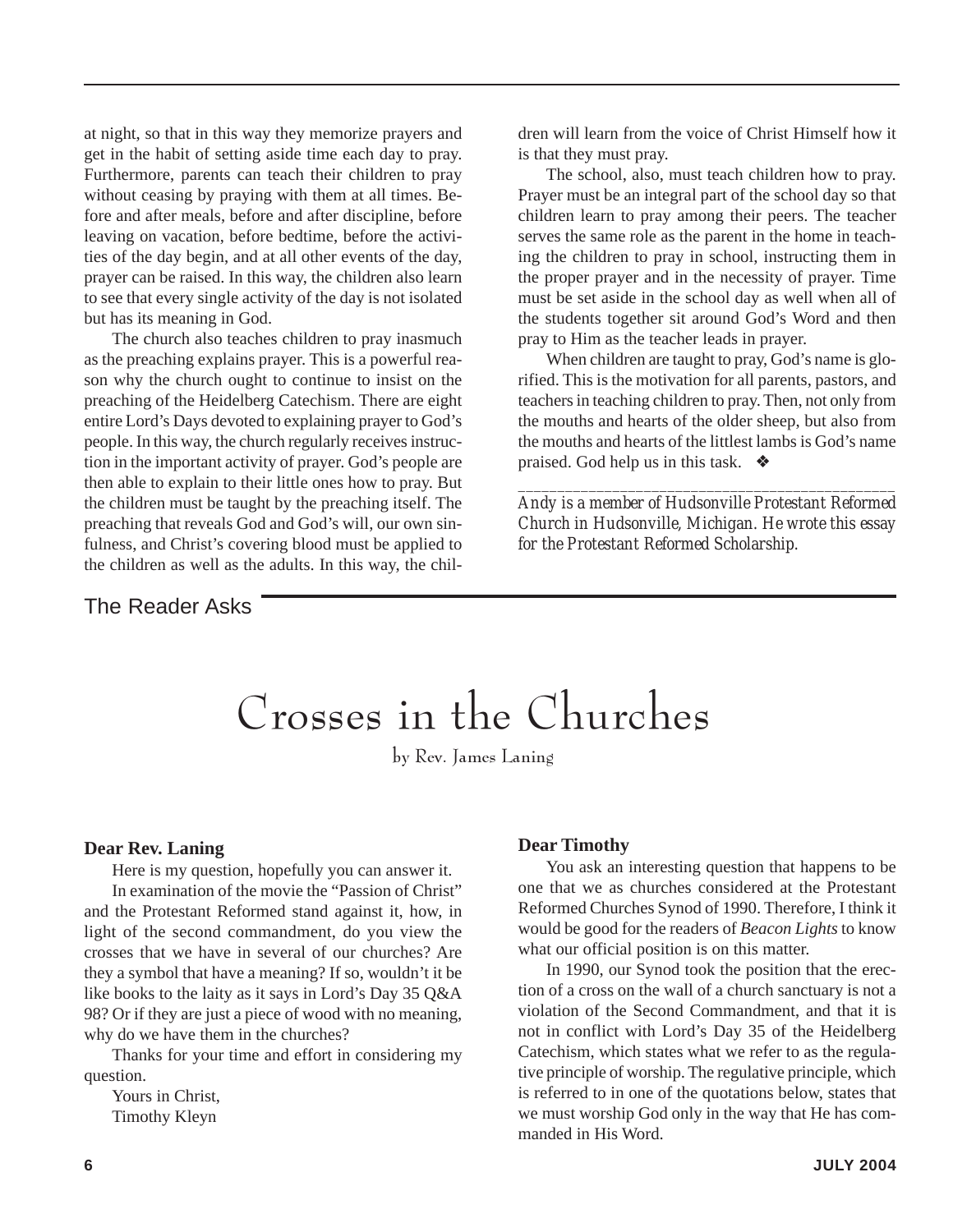Let me briefly summarize what was decided. It can be found in Articles 43 and 57 of the 1990 Acts of Synod. I will include a couple of quotations, so that you can see the very wording of Synod.

First, the Synod said that the erection of such a cross does not violate the Second Commandment. To explain why, the following distinction was made:

1) The Second Commandment forbids the use of images. An image is a physical representation of God, or anything made for the purpose of worshipping God or with the intention of teaching men, or anything that becomes a means of worshipping God or teaching men. (Lord's Day 35).

2) The Second Commandment does not forbid symbols. A symbol is a sign of some spiritual reality that identifies a group. For example, the symbol of the fish in the meeting places of the early church.

Secondly, Synod said that the placement of a symbol on a church does not make that symbol an element of the congregation's worship. The following reasons were given to support this statement.

1) There is freedom in the Protestant Reformed Churches' application of the regulative principle in those incidental details connected with the church's worship and government.

2) The Second Commandment regulates the worship of the Church but does not prescribe the incidental details connected with the worship services. For example: the use of musical accompaniment in singing the Psalters, standing or kneeling during prayer, pictures of a Bible or a plain cross on a church wall.

3) The elements of the church's worship are prescribed in Scripture as explained in Lord's Day 38 of the Heidelberg Catechism.

Synod, therefore, determined that a symbol, such as a cross, may be placed on a wall of a church, when it is being used not for the purpose of teaching, but merely as a means to identify a group.

There is, of course, the danger of desiring to set up more and more symbols in the churches, and to use them to assure us of God's presence in our midst. When churches decline and turn away from Christ as set forth in the preached Word, they often desire to have more and more symbols to assure them that God is really present in their midst, even though they are rejecting His Word. This danger is very real; it happens all around

us. We must always be on our guard, lest the same thing happen to us.

I thank you again for your question. Fraternally in Christ, Rev. Laning ❖

O you have a question that has been<br>on your mind? Something that<br>cussion with friends or co-workers? You can be on your mind? Something that came up at school or during a discussion with friends or co-workers? You can be sure that there are many more people reading these words who have had the same question and are looking for answers just like you. Rev. Laning of Hope Protestant Reformed Church in Grand Rapids, Michigan is waiting to answer them. Don't worry, if you would rather your name was not published with your question, we will honor your request. We do, however, ask that your name and either your home or email address be included so that Rev. Laning can respond privately if need be.

 Please send your question to: Rev. James Laning 1550 Ferndale S.W. Walker, MI 49544 E-mail: jlaning@msn.com

#### 2004 PRYP Convention

| <b>Topic:</b> | Drawing Near to God                                                    |
|---------------|------------------------------------------------------------------------|
|               | <b>Location:</b> Covenant Hills<br>Otisville, MI                       |
| Dates:        | July 12-16                                                             |
|               | <b>Speakers:</b> Rev. R. Cammenga<br>Rev. R. Kleyn<br>Rev. W. Langerak |
| Website:      | www.prcconvention.com                                                  |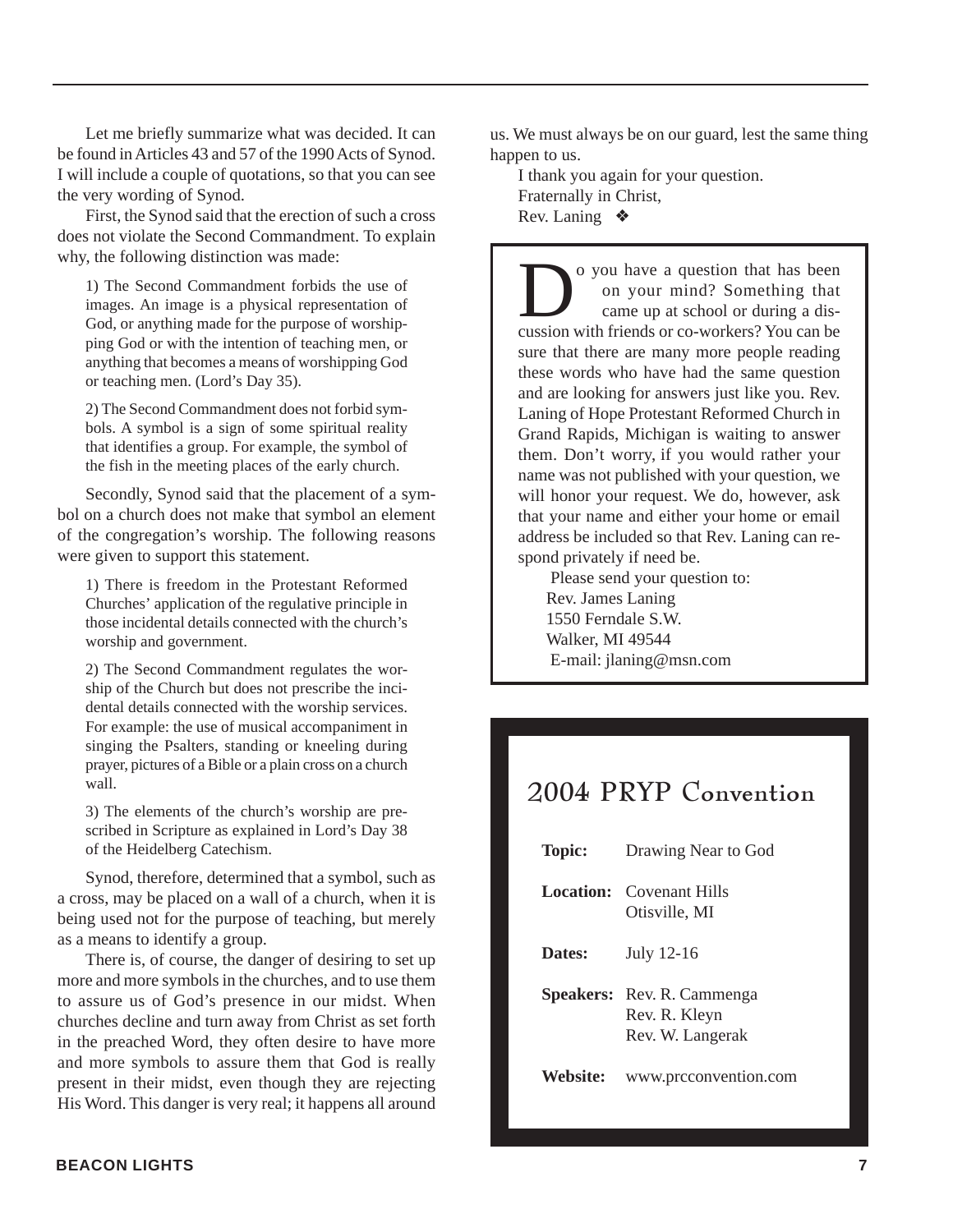### Rev. Angus Stewart

edited by Kris Moelker

**On** October 8, 1973, I was born the second child<br>and oldest son of Ronnie and Lorna Stewart.<br>Shortly thereafter I was baptized in the Church<br>of Ireland My time in the Church of Ireland left me with and oldest son of Ronnie and Lorna Stewart. Shortly thereafter I was baptized in the Church of Ireland. My time in the Church of Ireland left me with two indelible impressions. First, I found church very dull and boring, and indeed it was, for the true gospel was not preached there. Second, I thought that salvation was by man's works and that I was basically good.

As a young teenager, like the others my age, I entered confirmation classes preparatory to receiving the Lord's Supper. After a few weeks I left because I did not think that I was a Christian, and so partaking of Communion would be hypocritical.

Growing up in the state school system, and especially as I progressed through high school (12 years old and on), I unconsciously imbibed the unarticulated message of public education: God is irrelevant; man can understand the world without God; science gives us real knowledge; religion is a joke.

As I got older, I began to do those things that unbelieving boys do at that age. This disturbed me. Maybe I wasn't a good person. And what if the Bible is true and there really is a place of eternal punishment for the wicked? I felt that I was coming to a crossroads. If there was no God then I should press on with my worldly pleasures and suppress my fears. But what if Jesus really was the Son of God?

I decided that I should examine biblical prophecy to see if Jesus Christ was the One predicted in the Old Testament. My mother, who is a Christian, gave me some books on prophecy and the end times. As I read I became convinced that Christ was the fulfilment of prophecy and that He was coming again. But I could not believe in Him because I loved the world and was afraid of what my friends would think. As Jesus said, "How can ye believe, which receive honour one of another?" (John 5:44).

That summer when on holiday in Portrush on the north coast of Northern Ireland, I met four young men in the Faith Mission, a second-blessing, lay-preaching



group. One of them was an Arminian, another a Calvinist, and the other two were nearer the former. (These theological evaluations, you understand, I make with the benefit of hindsight). Through attending their meetings and asking questions, I became more and more convinced of my sin and misery. I experienced the bondage of the will, that though I knew that I must repent and believe to be saved, I could not will it. The truth that God especially used to convert me was that of election. The Calvinist explained that God eternally chooses some and not all and that only the elect are given faith. This truth staggered me and humbled my proud mind. Yet people think that preaching election is a hindrance to evangelism!

In September, I returned for my last year at high school fearful of what my friends would think of my becoming a Christian. I started to read the Bible with zest, in part to be able to witness to them. Their questions and comments led me to read Christian books more diligently. Also the young man God used in my conversion wrote me letters, visited me, and encouraged me in the Christian life. He spoke of God's sovereign grace and recommended Calvinistic literature. At the time I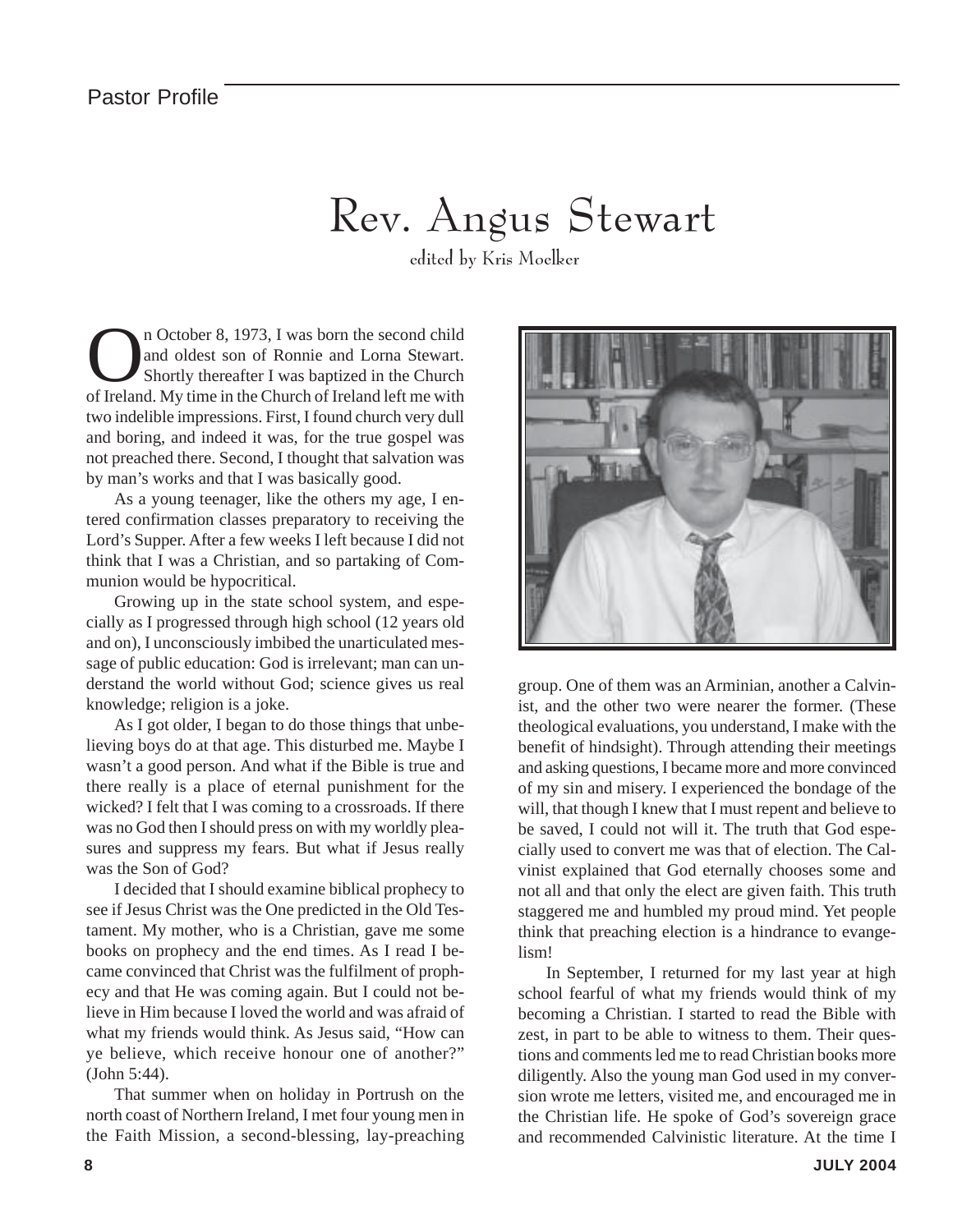thought he was a bit too insistent but I'm glad he persisted!

As a young babe in Christ, I was not able to explain what was wrong with the Methodist church I was attending. I found that I derived more benefit reading the Bible in the pew while the minister was preaching than listening to his sermon. Always keen to learn more about God's Word, I attended lectures on the Old Testament and on the New Testament at the Methodist theological college. There I heard of the several "authors" of the Pentateuch, the various "Isaiahs" and Gospel source criticism. Though I was unable to recognise it at the time, the Methodist church was blighted with higher criticism, ecumenism, Arminianism, feminism and charismaticism.

So when I heard of a local Free Presbyterian Church of Ulster, I started to attend it, and, a few months later, I became a member. The preaching there was much clearer flowing from a confidence in the inerrancy of Scripture. In that church I received much help, for which I am thankful, though I also fell into the errors of lay-preaching and anabaptism.

By this time, I was studying at Queen's University, Belfast, in N. Ireland, where I ended up doing a degree in Biblical Studies. The courses were largely shaped by the concerns and methods of higher criticism. But they had some value in that they gave me further incentive to read the Scriptures and to develop answers to the critics. My university course was not very demanding so I attended other Queen's lectures on philosophy and history and some night classes, and sat in on classes at the Reformed Presbyterian College.

As I continued reading Reformed literature, I began to see the shortcomings of the Free Presbyterian Church including its Arminianism, its baptistic theology and its disregard for the regulative principle. I tried to divorce myself from some of the departures of the denomination on the basis that things in my congregation were better. The hymns caused me problems, for I could no longer sing the Arminian parts. I read G. I. Williamson's *The Singing of Psalms in the Worship of God* and became increasingly troubled about singing human poems in God's public worship, for if this booklet was right then I was personally engaging in sin.

All this was particularly difficult for me because I believed from the time of my conversion that I was called to preach the gospel. But how could this be if I could no longer give 100% allegiance to the church of which I was a member?

Around this time, I came into contact with the Covenant Reformed Fellowship (CRF) through a fellow student who was from Ballymena. We dropped in with Mr. Callender (the CRF bookstore manager at the time) and picked up some Protestant Reformed pamphlets. I started to attend some of the CRF meetings. Rev. Hanko answered my questions. I met his family and was amazed: family worship and young girls who knew Reformed theology. I had not met the like in Northern Ireland!

In the summer of 1996, I attended the BRF Conference in Ashburnham, England, on "The Church." The lectures spoke to me of my need to join a Reformed church. A discussion with Prof. Hanko one evening settled it for me.

I resigned from the Free Presbyterian Church citing in my letter various articles in the *Westminster Standards* from which the church had departed, and joined the Covenant Protestant Reformed Church (CPRC) which had constituted by then. The preaching opened my eyes to sovereign grace, the covenant, the sacraments, the church, the confessions, worship, etc.

After concluding 4 years at Queen's and managing a filling station/supermarket for a year, I studied for 4 years at the Protestant Reformed Seminary. Many family members and friends did not see why I needed to go to a seminary in America: "Are none of the colleges in the UK good enough?" When I returned many came to understand.

#### Young people, treasure and pray for your seminary!

The four years in Grand Rapids were the most peaceful days of my Christian life. For the first time, I was in an environment that was truly Reformed, where I was not engaged in debates with unbelievers and professing Christians of various theological persuasions. Highlights of my seminary training were the courses on Reformed Dogmatics, Church History and History of Dogma. One man in England recently wrote that the PRC Seminary "probably represents the last bastion of Reformed teaching, which contends for the whole counsel of God." Young people, treasure and pray for your seminary!

While at seminary, I found a wonderful wife, an answer to many prayers. I had little idea when we married of Mary's many talents. I would not be able to serve in the ministry without her.

On 4 July, 2001, I was ordained as the minister of the CPRC in N. Ireland with Rev. Gritters bringing God's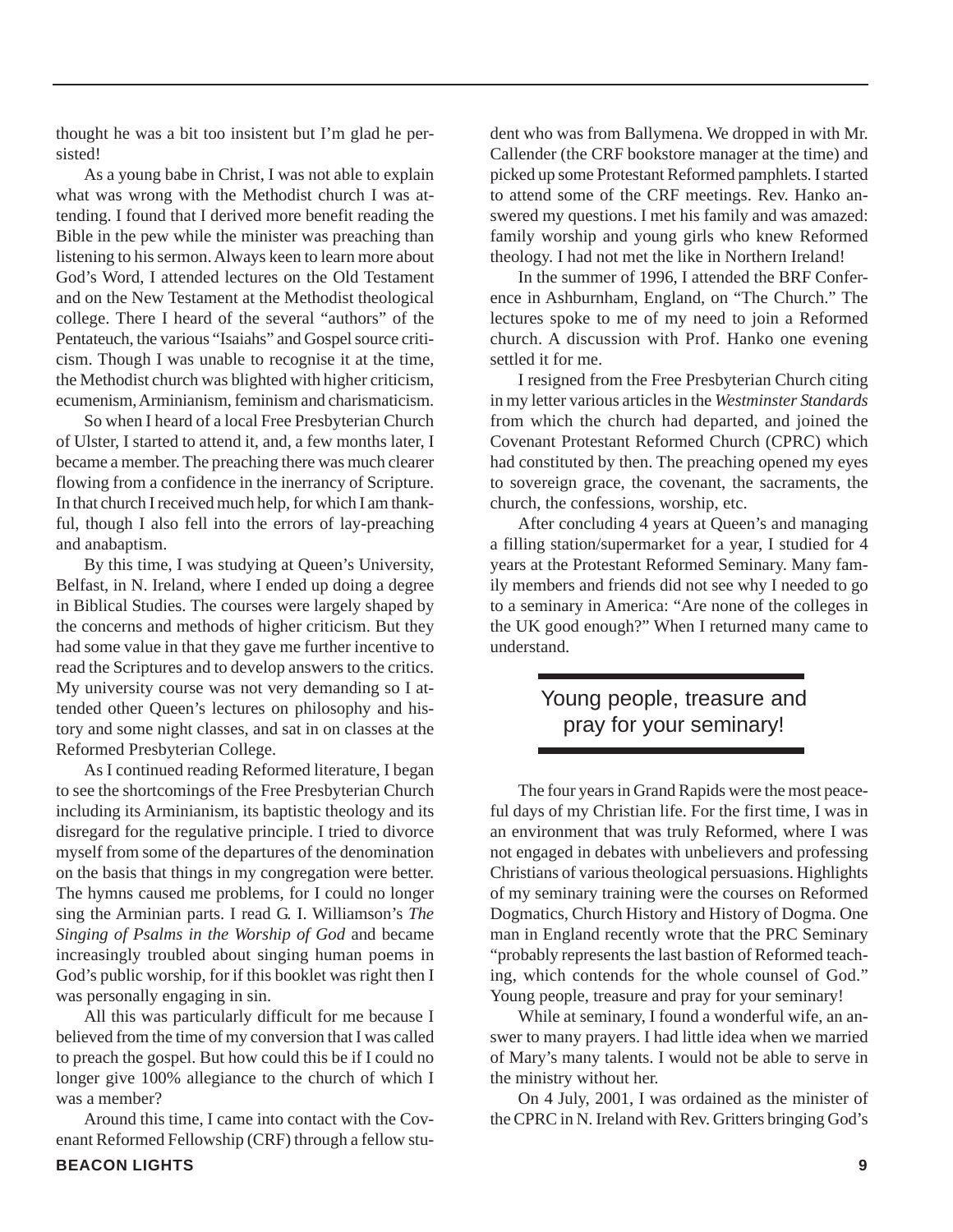Word. The first year of my ministry was very difficult and yet it was a very rewarding and blessed year. I knew that there were problems in the congregation before I came but I didn't know how serious they were. A spirit of delusion was abroad in the church. Were all our doctrines really true, and if so were they important? The apostasy came to a head when the elders decided that members no longer had to confess the *Three Forms of Unity*, merely the *Apostles' Creed* as it is explained in the relevant articles of the *Heidelberg Catechism*. They understood that this would also mean the end of our sister church relationship with the Protestant Reformed Churches.

At a special congregational meeting the majority of the male confessing members voted for the disbanding of the church. "A little leaven leaveneth the whole lump" (I Cor. 5:6). The disbanding was a relief because we could not go forward with officebearers and members who no longer believed that the doctrines of the church were "the true and complete doctrine of salvation" (*Form for the Public Confession of Faith*). It was disappointing, though, that the preaching and doctrines of the church meant so little to so many.

Young people, your calling is to "Buy the truth, and sell it not" (Prov. 23:23). Do not let pressure from friends or family, or the allurement of advancement and popularity in this world or in the church, tempt you to give up so much as one iota of God's truth! It is too precious, for it is through the truth that we know the Triune God in Jesus Christ! Times of sifting come in the lives of individuals and families and churches. The Scriptures teach that "there must be also heresies among you, that they which are approved may be made manifest among you" (I Cor. 11:19). Only those "rooted and built up in [Christ], and stablished in the faith as ye have been taught" (Col. 2:7) will stand. The rest will be "carried about with every wind of doctrine" (Eph. 4:14). They and their children will depart.

In the last two years I have had the joy of seeing Jesus Christ build His church here and the saints growing in grace. With the Covenant Protestant Reformed Fellowship founded on the Reformed faith without compromise or concession, unity and peace have returned. In the will of Christ, the disbanding of the CPRC was the way forward.

You, as the youth of the Protestant Reformed Churches, must be convinced that Protestant Reformed churches and missions need to maintain distinctively Protestant Reformed doctrines—the truth of God's Word—even though the battle is hard and the cost is high. Labouring for the Reformed faith is labouring for a worthy cause, a cause to which you must be dedicated heart and soul. ❖

*\_\_\_\_\_\_\_\_\_\_\_\_\_\_\_\_\_\_\_\_\_\_\_\_\_\_\_\_\_\_\_\_\_\_\_\_\_\_\_\_\_\_\_\_\_\_\_\_\_\_\_\_ Kris is a member of Hope Protestant Reformed Church in Grand Rapids, Michigan.*

#### Church History

George M. Ophoff (17) Post-Split Work

by Prof. Herman Hanko

I n our last article we concluded the history of the controversy of 1924 and the role which Rev. Ophoff played in it. At the time of this history Rev. Ophoff was minister in what is now the Hope Protestant Reformed Church. After the formation of the Protestant Reformed Churches, Rev. Ophoff continued his work in Hope for a while, but then took a call to the Protestant Reformed Church in Byron Center, Michigan. These years form the subject of this and the following articles.

In order to put these years in their proper perspective, it is important first of all to understand somewhat the situation which existed in the Protestant Reformed Churches, that determined the labors of Rev. Ophoff.

Rev. Ophoff was not only the pastor of Hope during these first years, but he was also professor in the Seminary. At the very outset of the history of our churches, the Seminary was established. Those whom God used to begin our own denomination felt very strongly that if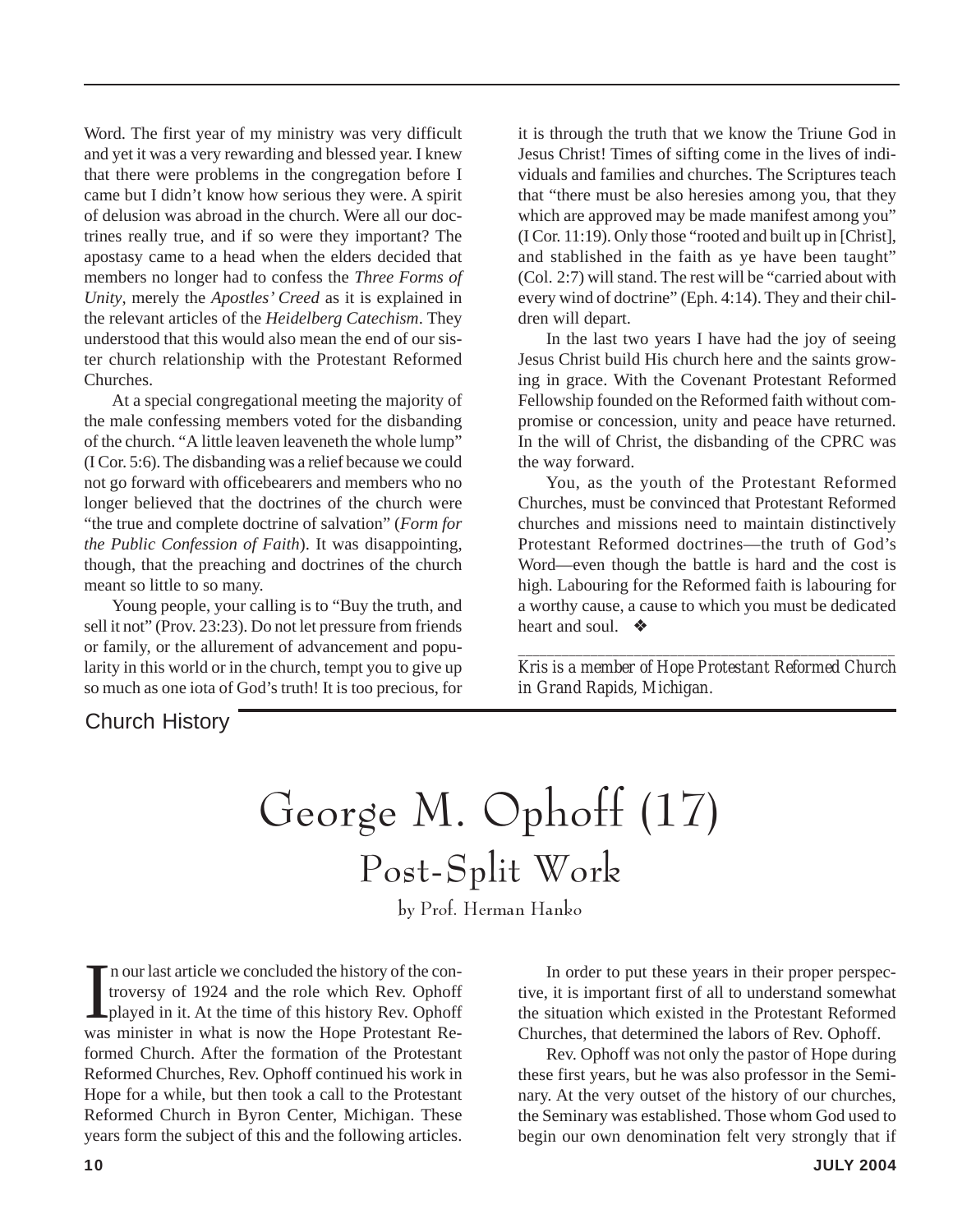the denomination was to continue in the truth of God's Word, it was imperative that the churches train their own ministers.

So the Seminary was established and Reverends Hoeksema, Danhof and Ophoff were appointed as teachers in the Seminary. The enrollment was rather large at the outset and the work was difficult. This was true for various reasons.

In the first place, all three teachers had pastorates of their own, that required their time and attention.

In the second place, the Seminary trained ministers not only in the subjects normally taught in a seminary curriculum, but also gave to the students a large number of college courses. The average stay in the Seminary for the students was five years. The number of subjects that had to be taught was great.

In the third place, within but a few years after the Seminary was begun, Rev. Danhof left the Protestant Reformed Churches, and the entire teaching load fell upon the shoulders of Revs. Hoeksema and Ophoff.

In the fourth place, none of these men had taught in Seminary before, and the work that had to be done to provide a good Seminary training was enormous. It must not be forgotten in this connection that not only did the professors have to prepare all the courses which they were instructed to teach, but they had to prepare, in many instances, their own material. They were determined to give instruction which was thoroughly Reformed and biblical. They were determined to do more than repeat in parrot-like fashion what others had said before them. They were determined to carry forward the Reformed faith and develop the subjects which needed to be taught in the light of that fundamental point of the Reformed faith, namely that God's grace is only for the elect and is, therefore, sovereign in its working. And so they prepared much of their own material in syllabus form for the use of the students.

This latter is worth a bit more discussion. We must remember that the men who worked in our seminary were, in their own way, intellectual giants. God had given them unusual gifts for the cause of the church of Jesus Christ. They knew and loved the Reformed faith as it had been maintained by the church in the past. But they were also deeply conscious of their calling to develop the Reformed faith yet more as they searched the Scriptures to learn the depths of the truth of God's Word. And so, building on the past, they blazed new trails in the work of the development of the truth. These syllabi, prepared for use in these early years, have become the foundation of all the instruction which was and is given in the Seminary until the present; and the work of these men laid the foundation for the truth as maintained in our churches throughout our history. A unity of doctrine, that has consistently been maintained in our churches,is due to the work which our fathers performed in our early history in giving, under God's gracious blessing, a clearly articulated confession of the truth. Thoroughly biblical and confessional, the membership of the Protestant Reformed Churches knew what they believed, knew what was biblically and confessionally Protestant Reformed, and knew the importance of maintaining those distinctive doctrines.

I sometimes think that we do not adequately appreciate this. Not only do we have, as Churches, a deep commitment to the Reformed faith, but we have a clearly articulated theological position which is based squarely on Scripture. We live in times of doctrinal confusion, of departure from the truth, of theological innovation. As a result, there are few denominations (if any) which have the clearly defined theological position which we have. We know what we believe, and we stand together united in this truth. Others from outside our Churches have often remarked concerning this to me. We have our God to thank for this, and the work which God performed through those who have set this truth forth in clear and systematic form.

Rev. Hoeksema spent his years in the Seminary teaching reformed dogmatics. He instructed two generations of students in the doctrines of the Reformed faith as held in our churches. He developed the truth in various ways. Perhaps the most significant way was his clear insight into the Scriptural teaching of the covenant of grace. Understanding the importance of the truth of sovereign and particular grace, he applied it to the covenant and enriched that doctrine immeasurably. The result of those years of work was his magisterial *Reformed Dogmatics*, which, along with many other writings in books and in the *Standard Bearer,* shaped the thinking of the denomination.

He was also, all the years he taught, professor of New Testament. The heritage of this work was not only his *Chapel Talks*, containing solid exegesis on many New Testament books and a treasure to fledgling ministers of the gospel; but also instruction in homiletics, which trained two generations of ministers in and was responsible for the solid exegetical preaching heard from Protestant Reformed pulpits. It is not a matter of boasting to say that Protestant Reformed ministers are second to none as preachers of the gospel.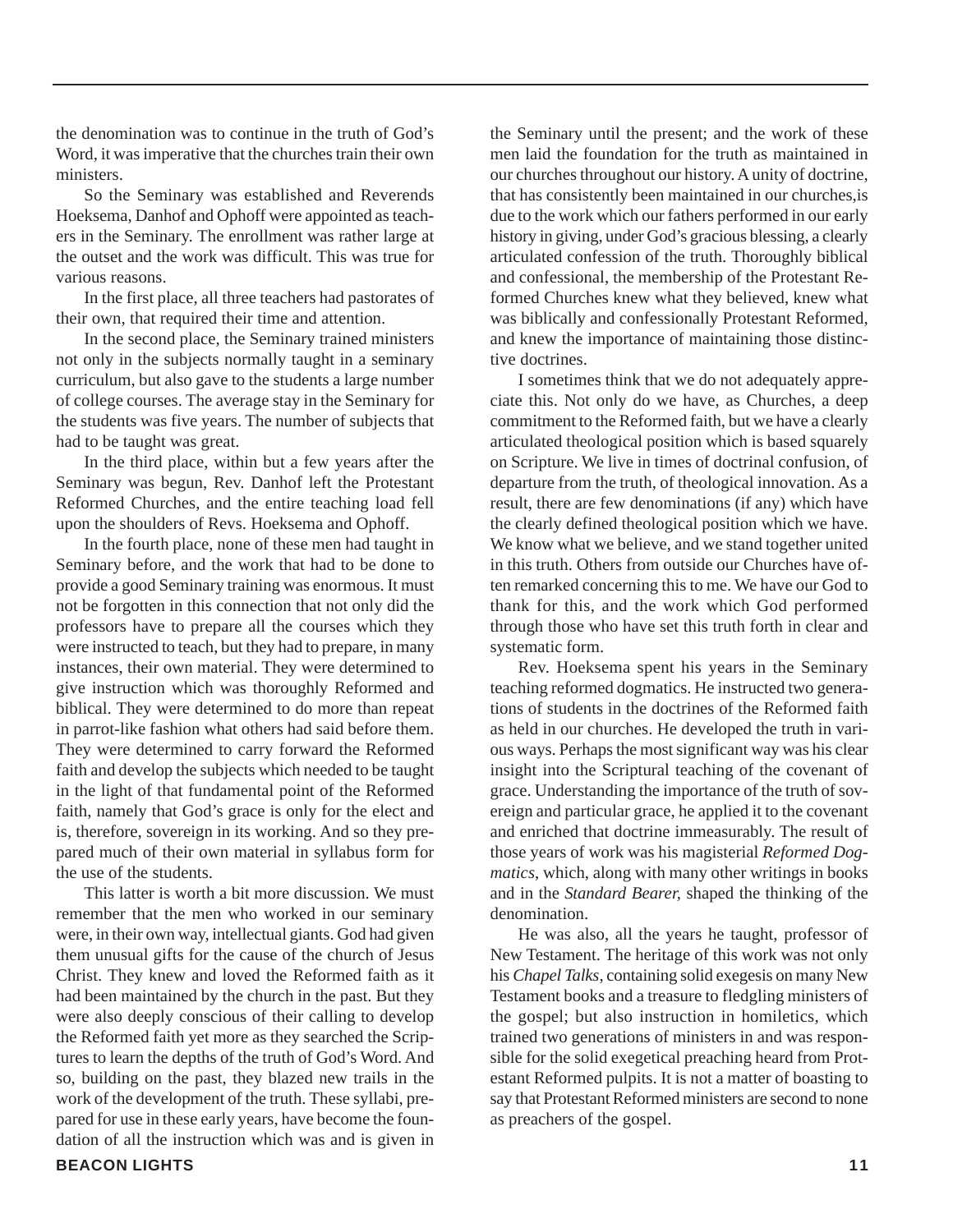But such innovative work was no less true of Rev. Ophoff. While his work has not been published, anyone who is at all acquainted with the bound volumes of the *Standard Bearer* knows the rich mine of material which can be found there and which came from Rev. Ophoff's pen. This is especially true of his writings on Church Polity and Old Testament History. Over the years, ministers, Sunday School teachers, and those people of God interested in the truth have found in these articles not only extremely delightful reading, but a wealth of material which formed the basis for the Reformed Church Polity as maintained in our Churches and for the understanding of the Old Testament which is so important for the knowledge of the revelation of God. It is a source of great delight to me that the fruit of Rev. Ophoff's Old Testament studies, unique in their own way, are now being preserved in the series entitled *Unfolding Covenant History*. Prof. Homer Hoeksema, who long taught Old Testament History after Rev. Ophoff's death, wrote the syllabuses that resulted in the first four volumes of this series. Especially Ophoff's unique covenantal perspective, original with him and a unique application of the doctrine of the covenant to Old Testament history, is part of our heritage on which others among us have built.

But the point which needs to be made here is that these men were, in these early years, almost unbelievably busy. Add to the work of a congregation and the Seminary the responsibility of writing for the *Standard Bearer*, the responsibility of getting a fledgling denomination off the ground and going in the right direction, the responsibility of working on combined consistory meetings (the churches, until 1940, held combined consistory meetings and a combined classes instead of our present classical and synodical structure), the responsibility of helping to solve innumerable problems which arose in the churches in common and in the congregations in particular, and the mind staggers at the work demanded of these men. It is no wonder that the midnight oil burned almost every night, that there were many nights when they had no sleep at all, and that soul-shattering weariness was frequently their lot.

Although the congregation of Hope was reduced in 1924 to nine families, Rev. Ophoff continued to labor fruitfully with that flock. The congregation had lost the parsonage as well as the church in 1924, and so Rev. Ophoff also had to move his family to another location. The first residence was on 1925 Watson Street just off Butterworth Drive in the vicinity of John Ball Park. The second residence, during his years of ministry at Hope



*1100 Jackson Street, Ophoff's residence during his years of ministry at Hope.*

was 1100 Jackson Street. In 1930, at the age of 39, Rev. Ophoff moved his family to Byron Center after accepting a call to that congregation

During these years, Rev. Ophoff's family was also born. The oldest son, Fred, now deceased, was born just before the split in 1924 on July 27, 1922. George was born on August 23, 1925 and is now also in glory. Herm was born on July 26, 1927, and Ed, the youngest, was born the year of the move to Byron Center, September 20, 1930.

The greater part of the responsibility of bringing up these boys fell upon Mrs. Ophoff. She was however, eminently suited for the task not only of caring for her growing sons, but also for the work of giving them spiritual instruction. She wanted them to know why their father did not have the time for them that most other fathers had; and she wanted them to have a deep appreciation for his work, for his place in the church, and for the importance of the movement of which he was one of the leaders. She was able to make the history of the controversy live for her boys, and she impressed them with the seriousness of the issues and with the role that their father had played in the work of church reformation. One of her most prized possessions was the newspaper clipping from the *Grand Rapids Press* which had correctly described Rev. Ophoff's stand on Classis Grand Rapids West with the words: "OPHOFF PREFERS DEATH." (*To be continued.*) ❖

*\_\_\_\_\_\_\_\_\_\_\_\_\_\_\_\_\_\_\_\_\_\_\_\_\_\_\_\_\_\_\_\_\_\_\_\_\_\_\_\_\_\_\_\_\_\_\_\_\_\_ Prof. Hanko is professor emeritus of the Protestant Reformed Seminary.*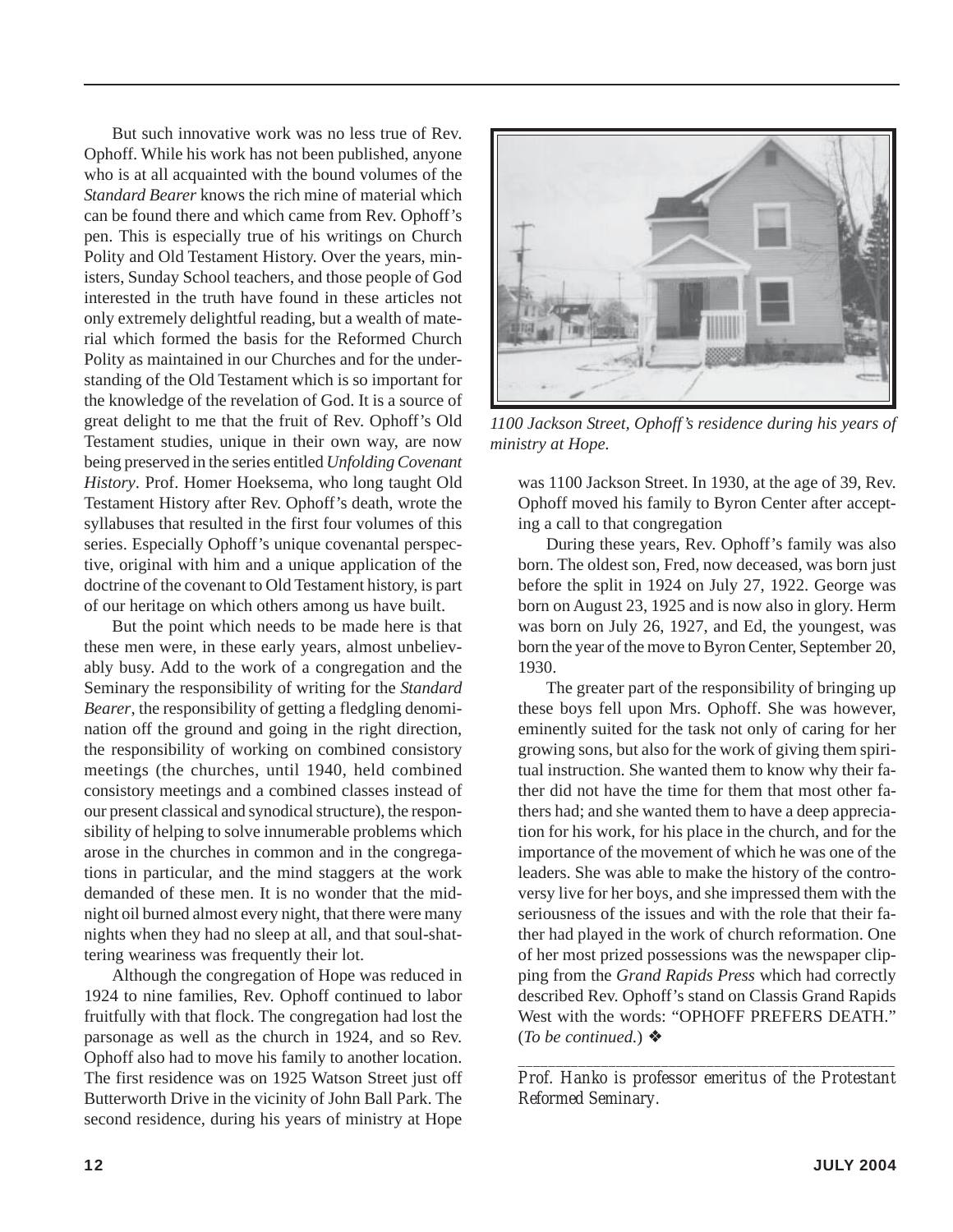# Watching Daily At My Gates

by Cornelius Jonker

#### July 1 Read Hebrews 2:1-4

Our meditations this month will center on the miracles of Jesus during His earthly ministry. Commentators have written volumes on definitions and categories of miracles. Miracles abound throughout the entire Scripture and may possibly be defined as an extraordinary work of God that is essentially a sign and wonder of His grace to His people. The principal miracle of all time is the incarnation of the Son of God. All other miracles point to this great wonder that we believe by faith. The world scoffs at the biblical account of miracles and either offers some contrived naturalistic cause, or else they blatantly deny them in unbelief. But may we by the miracle of regeneration bow before the word of God, be instructed by it, and embrace it with believing hearts. Sing Psalter 173:1, 4 and 5.

#### July 2 Read John 2:1-11

Shortly after Jesus began His earthly ministry with newly gathered disciples, we read of His attendance at a wedding and the performance of His first miracle. After lovingly rebuking His mother who wished to see Him display His power for the wrong reason, He miraculously turned water into an abundance of excellent wine. Several lessons can be learned from this account. Jesus honored the state of marriage by His presence and approved the enjoyment of proper feasting and happiness. Wine, according to Scripture, "maketh glad the heart of man" (Ps. 104:15), and "cheereth God and man" (Ju. 9:13), but obviously it must be used in moderation. However, the main purpose of this miracle was to manifest His glory and to strengthen the faith of the disciples. Just as Jesus' preaching always had a two-fold effect, so did His miracles. By faith let us behold these wondrous works of our Savior with a believing heart and stand in awe at His power, grace and mercy. Sing Psalter 288:1-4.

#### July 3 Read John 4:46-54

Jesus returned from Jerusalem and Samaria once again to Cana of Galilee, where He was met by a distraught nobleman whose son was at the point of death in Capernaum. He had heard of Jesus as a great miracle worker, and as a last resort asked Jesus to come to his home and heal his son. Jesus countered his request by stating that he, along with others, would not believe unless they saw signs and wonders. Not to be deterred, the nobleman again pleads with Jesus to come. In response Jesus said simply, "go thy way; thy son liveth." Faith sprang into action at these words and the man believed. Though several miles separated Cana from Capernaum, the mighty power of Jesus is revealed as the nobleman's servants met him and told him of his son's recovery at the very time of Jesus' words. Then we read that his entire household believed. Our God is a covenant God who shows mercy to believers and their seed. What an incentive for us who are parents to nurture our children in the truths of the gospel and to those who are children, to thank God and walk in obedience to Him. Sing Psalter 213:1-3.

#### **BEACON LIGHTS 13**

#### July 4 Read Luke 5:1-4

Jesus' fame as a preacher and miracle worker caused many people to seek Him out and as a result they "pressed upon him to hear the word of God." So Jesus went into Peter's ship, and from a short distance away, sat down and taught the people. Jesus now uses this occasion to demonstrate His divinity, not only to the people, but especially to Peter as He officially calls him to the office of disciple and apostle. Jesus instructs Peter to cast his net into the deep, and although Peter argued that they caught nothing all night, yet at His word he would comply. The miraculous result of Jesus' powerful word wrought such a sense of awe and fear in Peter's heart that he fell in contrition and dread before Jesus. To allay his fear, Jesus said, "Fear not; from henceforth thou shalt catch men." Upon hearing that, Peter, James and John forsook all and followed Jesus. This is our calling as well. Not all are called to preach the gospel, but all have the calling as our Baptism Form states: "that we forsake the world, crucify our old nature, and walk in a new and holy life." Sing Psalter 127:1, 2 and 8.

#### July 5 Read Matt. 8:23-27

A wondrous miracle indeed and a comforting lesson for the disciples, for the church, and for each one of us today! A tempest arose on the Sea of Galilee as Jesus and His disciples were crossing over to the other side. This was no ordinary storm even though the sea was susceptible to high winds. This divinely ordained storm pictured what the church in the world must face on the sea of life. The disciples must learn that the powers of darkness threaten to overwhelm the small boat that is representative of the church. We too must learn that of ourselves we are powerless to withstand the trials and storms that afflict us. This miracle is a sign that there is only One who can save us from perishing, whether that is the church that is constantly attacked by Satan, or we as believers who are constantly attacked by the world, the devil or our own flesh. Let us also cry out to Him who has power over the wind and waves: "Lord save us; or we perish," and go forward in confidence and faith that He will surely save us. Sing Psalter 241:1, 7 and 8.

#### July 6 Read Luke 8:26-39

We read here of a seeking shepherd and a mighty Lord. When Jesus stepped out of the ship in the country of the Gadarenes, a man met Him who was possessed with many devils. In spite of themselves, the devils fall down before Jesus, recognizing His absolute authority, and beseeched Him not to send them yet to the abyss of death. Knowing that they must relinquish their hold on this man, they foolishly request that they might enter into a nearby herd of swine. This was granted to them and they went to their doom when the swine perished. What an amazing demonstration of the power of Jesus over the devils and what mercy was displayed by Him who "is come to seek and to save that which was lost" (Luke 19:10). What was the reaction of the Gadarenes? Instead of rejoicing over a man made whole, they sorrowed over the loss of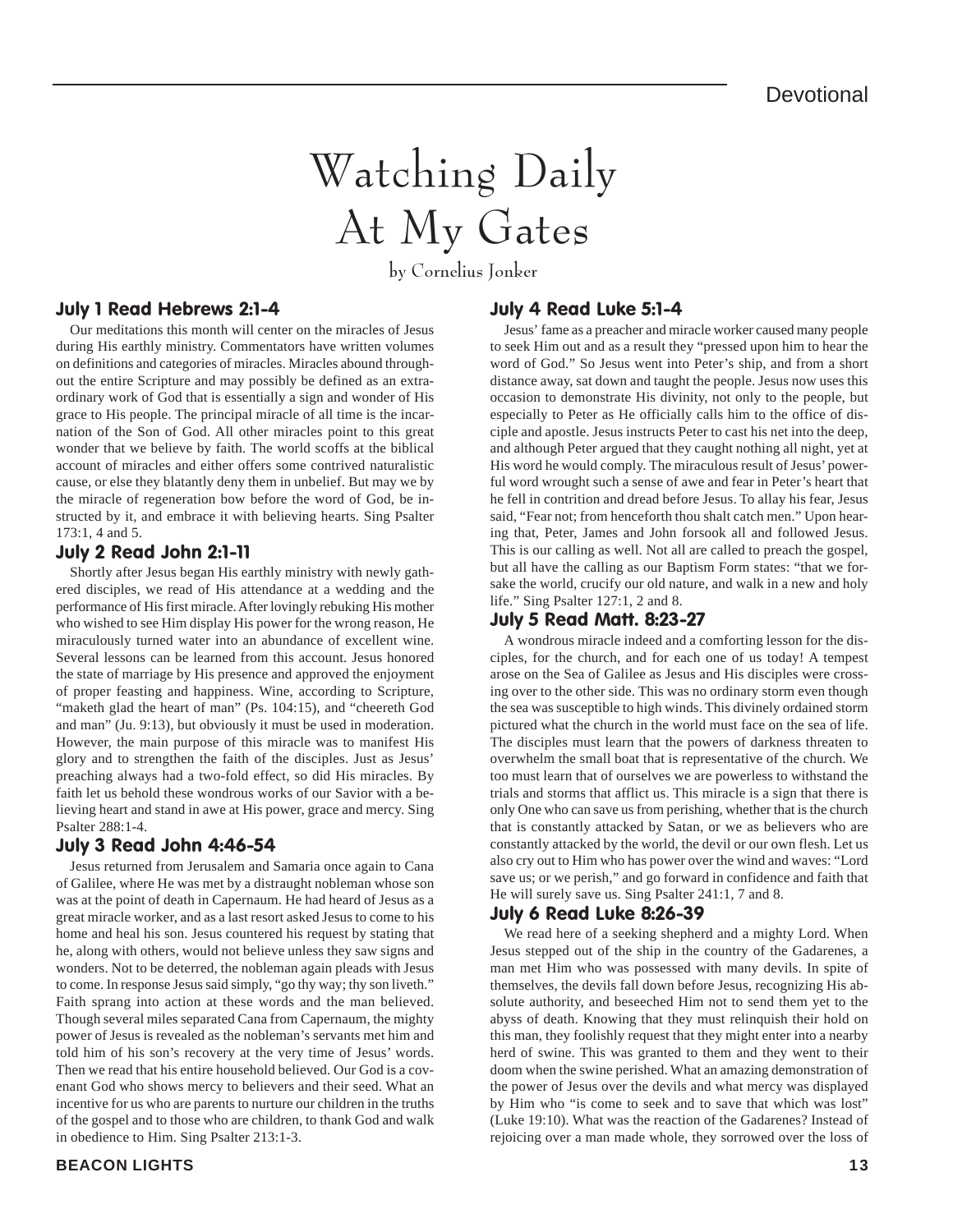swine and urged Jesus to depart from them. Jesus graciously says to the man and to us who have been delivered from the power of the devil: "Return to thine house and shew how great things God has done unto thee." Sing Psalter 385:1-3.

#### July 7 Read Mark 5:22-24, 35-43

"Be not afraid, only believe." These were the words that Jesus spoke to Jairus when the message arrived that his daughter had died. How could Jesus say that? When there is yet life, there is yet hope. But now it is too late and death has claimed its victim. Again these words echo in our ears: "Be not afraid, only believe." It was not man who spoke those words, but He who is the Resurrection and the Life Himself. The scornful laughter of the spectators turned to silence and astonishment as the sovereign Lord of the universe demonstrated His power over death itself. And not only does He have power over physical life and death, but more importantly, over spiritual life and death. We read in Ephesians 2:1, "And you hath he quickened (made alive) who were dead in trespasses and sins." This miracle points to that wonder work of Christ by His Spirit who gives us a new life in regeneration that we might live "unto the praise of his glory" (Eph. 1:14). Sing Psalter 319:1 and 2.

#### July 8 Read Mark 5:25-34

"Who touched me?" exclaimed Jesus as He made His way to Jairus's home, even though throngs of people crowded about Him. They were eager to see some miracles done by this wonder worker about whom they had heard so much. The words He spoke held little interest for them but they pressed in on Him to satisfy their curiosity. There was one woman, however, who approached Jesus with a different attitude. Jesus was her last hope for a cure from her devastating illness and believed that if she could but touch His garment she would be cured. With a childlike faith she did just that and immediately was made whole. Jesus willingly healed her, but asked "Who touched me?" so that she could publicly make her confession of faith known. Trembling before Him she fell down and explained why she touched Jesus. "Fear not," said Jesus, "go in peace, thy faith hath made thee whole." Let us also with contrite hearts touch the hem of Jesus' garment in faith and prayer desiring that we may be made whole from the guilt of our sins and experience the peace of forgiveness. Sing Psalter 141:1 and 2.

#### July 9 Read Matthew 9:27-31

After Jesus left the home of Jairus, two blind men followed Him, crying out for mercy. By addressing Jesus as the son of David, it appears that these two men of Israel recognized Him as the promised Messiah. Jesus seemingly ignores them until He came to His lodging place. But these men were persistent. Had they not heard from the book of Isaiah that the Messiah would open the eyes of the blind? When Jesus asked them if they believed He could heal them, the earnestness of their faith was evident in their simple answer: "Yea, Lord." The touch of Jesus upon their eyes gave them sight. We are not certain why Jesus forbade them to tell others about this miracle, but even though they were bursting inside to relate the details, it is not to their credit that they disobeyed. We are reminded by this miracle that blindness or darkness is a picture of sin. Without the redemptive work of Christ, we too would grope about in spiritual blindness. But thanks be to God, He has touched our eyes of faith and we see Him and we love Him because He first loved us. Sing Psalter 383:1, 2 and 5.

#### July 10 Read Mark 2:1-12

We notice many facets that appear in this account of the healing of the paralytic. We see Jesus teaching in a crowded house at Capernaum; among those present were believers and the hypocritical scribes and Pharisees. An interruption occurs when a penitent and helpless man appears before Jesus in an unusual way—he is let down through the roof by his friends. Jesus in mercy says, "Son be of good cheer, thy sins are forgiven thee." More wonderful words than these could never be heard by anyone. But what a startling effect they caused in the hearts of the scribes and Pharisees who silently accused Jesus of blasphemy. Then Jesus revealed the thoughts of their hearts and demonstrated that He was worthy of belief by also healing the man of his physical infirmity. The Pharisees were hardened in their sins, but the penitent paralytic not only experienced bodily healing, but also tasted the gracious forgiveness from the Son of Man. The Savior is no longer on earth, but even now in heaven intercedes for us with the Father. Let us confess our sins, forsake them by His grace and go on our way rejoicing. Sing Psalter 233:1-3.

#### July 11 Read Matthew 8:1-4

Leprosy in Biblical history was the most loathsome and feared disease imaginable. It not only was incurable at that time but, according to the law, it signified legal impurity, a sign and token of sin and spiritual corruption. Whoever fell victim to it was cut off from the congregation and experienced a living death. The leper in our passage today had undoubtedly heard tidings of miraculous healings wrought by Jesus. Upon seeking and finding Him, he fell down in faith and worshiped Him, saying simply, "Lord if thou wilt, thou canst make me clean." Jesus, moved with compassion, touched him and healed him. Who can fathom the infinite power of the Lord? Who can understand the depth of His love and mercy toward His own? By nature we too are lepers, disfigured with sin and worthy to be cast away from His presence. However, Jesus came into our flesh, suffered our curse and paid the ransom for our sins. Having the beginning of this new life within us, let us nurture it by His grace, praying daily for cleansing and forgiveness. Sing Psalter 351.

#### July 12 Read Luke 7:1-10

This Roman centurion gave evidence of a man upon whom many graces had been conferred. Although he was a powerful Gentile, he acknowledged the God of Abraham as the one to be feared. He showed great love and anxiety for a servant. In deep humility he sent Jewish elders to Jesus, feeling himself unworthy even to have Jesus enter his home. In faith he believed that only a word from Jesus would suffice to heal his servant, saying that if he himself could but speak to the soldiers under his command and they would obey, how much more effective and powerful would be a word from Jesus. Responding to this, Jesus marveled and exclaimed that he had not found such faith in all Israel. We are still privileged to hear the word of Christ every Lord's day. He bids us to come to His house. Let us do so gladly with hearts made receptive by His Spirit. Sing Psalter 349:1 and 2.

#### July 13 Read Mark 1:21-28

The worshippers in the synagogue were astounded at the teaching of Jesus. He spoke with authority, expounded the word perfectly, and not as the self-seeking scribes. In the audience a cry rang out from a man possessed with a devil, "I know thee who thou art, the Holy One of God." Although this was true, Jesus would not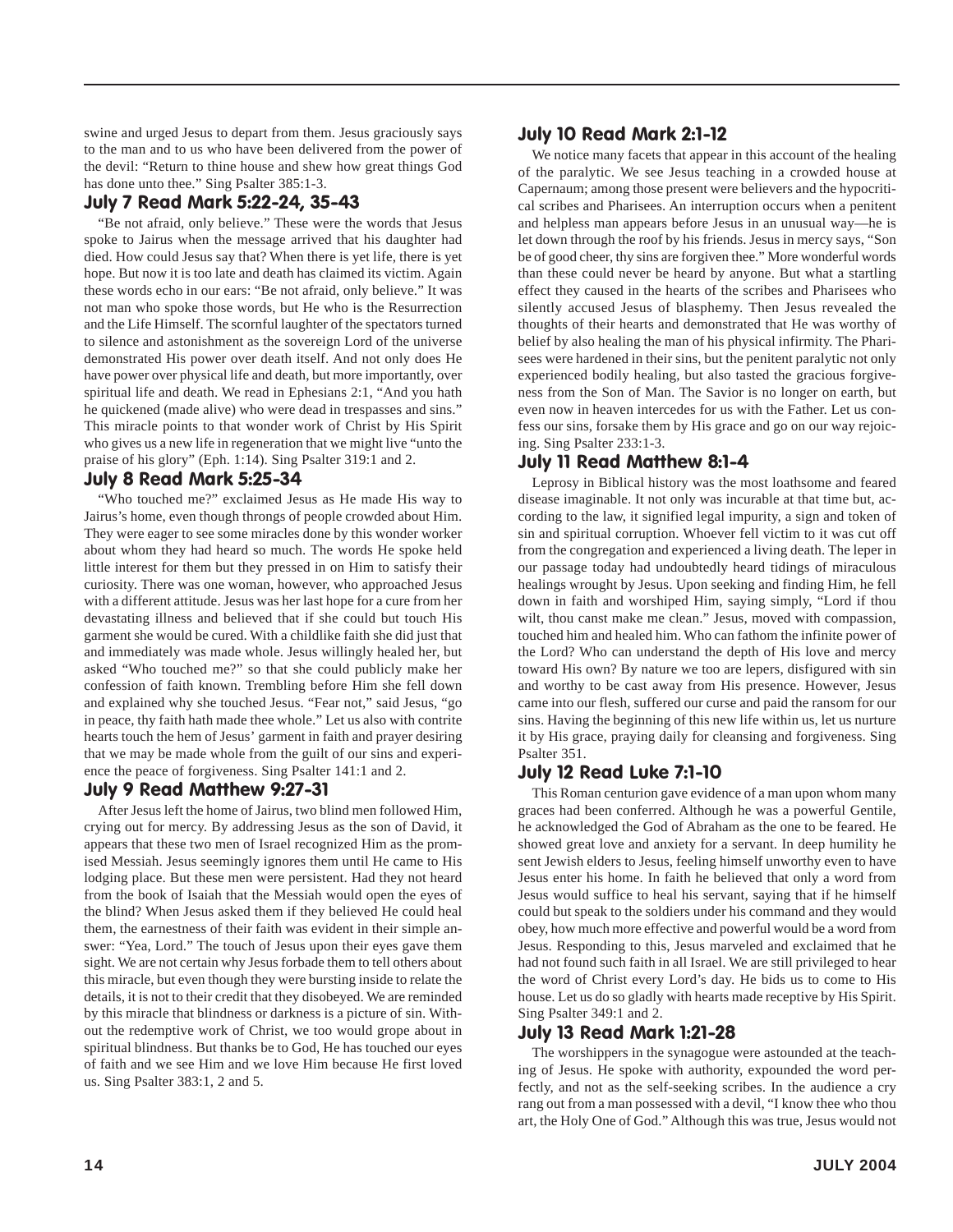allow this testimony, and He rebuked the devil and called him out of the man. What a display of power! What must we think of demon possession in our day and age? We know from Scripture that Satan is not only a "roaring lion…seeking whom he may devour," but also "is transformed into an angel of light." We believe that all non-Christians are under his power and do his bidding. We also know that he hates God's people and does all in his power to destroy their faith. But the devils are all under the sovereign control of God and because Christ delivered His people from their power, the Christian can never be demon possessed. May this knowledge comfort us and cause us to live closer to our God by a holy walk and prayer. Sing Psalter 249:1-3.

#### July 14 Read Matthew 8:14-17

This miracle is recorded in all three synoptic gospels. Mark and Luke state that Jesus left the synagogue where He healed the demoniac and then entered the home of Simon Peter where Peter's mother-in-law lay sick. Luke describes her illness as a great fever, but which left her upon Jesus' touch. In Matthew's account we read that the Scriptures were being fulfilled where Isaiah prophesied of the One who "took our infirmities and bore our sicknesses." Throngs of sick people were brought to Jesus for His healing touch. According to Scripture, demon possession, blindness, deafness and leprosy are symbols of the spiritual powers of darkness and sin. These diseases abounded when Jesus was on earth and serve as pictures of us in our spiritual corruption. He took to His cross all these sicknesses and infirmities, all our guilt and sins, and paid the ultimate price so that we can stand justified in the sight of a holy God. What a tremendous price! What an unspeakable gift! What a glorious Savior! Sing Psalter 137:1, 2 and 6.

#### July 15 Read Luke 7:11-16

There is a saying that goes: "where there's life, there's hope." But that was not the case as a funeral procession made its way out of the city of Nain led by a widow whose only son had died. A widow's lot was difficult enough when her husband, and provider, was dead, but now her only son was gone as well. As Jesus providentially met this sad procession, he was filled with compassion for this widow. "Weep not" He said. Then He touched the coffin and spoke a powerful word that caused the dead to rise up and live. Nothing but divine power could perform this greatest kind of miracle. Fear and awe gripped the people who were present as they glorified God and realized that He visited His people. This miracle is a sign to us that God by His Spirit visits us and raises us from our spiritual death by His regenerating grace to a new life in Him. Let us strive then to live according to that principle whether we are young or old, and praise God for His grace and mercy. Sing Psalter 203:1, 3 and 5.

#### July 16 Read John 5:1-18

Some important lessons may be learned from this narrative of the impotent man at the pool of Bethesda. This man who could not walk for thirty-eight years was made whole by a word from Jesus. We too are unable to walk in the ways of God except by His regenerating power and grace. We also may hear His word from week to week exhorting us to walk in repentance and godliness. Because Jesus healed on the Sabbath day, the Jews found great fault with Him. Jesus responded to that charge by saying, "My Father worketh hitherto, and I work." They rightly discerned that Jesus made Himself equal with God and hated Him all the more for it. We stand in awe at these words, heartily confessing that Jesus is very God and that our calling in regard to the Sabbath is to be busy in the works

of God. We rest from our daily labors, not in idleness, but in spiritual activity that glorifies Him and edifies us. Sing Psalter 320:1, 4 and 5.

#### July 17 Read John 6:1-15

All the gospels relate this miracle of Jesus. His fame as a wonder worker and healer had spread throughout the country, and as a result vast throngs of people constantly followed Him. Jesus and His disciples sought a quiet place to rest, but could not escape from this multitude who were by now weary and hungry. Jesus, moved with compassion, multiplied the loaves of bread and fish, and fed the people with much food remaining. What a picture and sign this miracle means to you and I today! We find in Jesus the true Bread of Life that He bestows upon us abundantly. We eat of this heavenly bread through the preached Word and the Lord's Supper. Let us never follow Jesus, as did the multitude, for purely carnal reasons and then forsake Him when they realized His kingdom was not earthly, but spiritual. But in faith, fall at the foot of His cross, and humbly respond in the words of Peter (vs. 68): "Lord, to whom shall we go? Thou hast the words of eternal life." Sing Psalter 334:1 and 4.

#### July 18 Read Matthew 14:22-33

Do you see a comparison in your life at times, dear reader, with the disciple Peter? Jesus had sent the disciples by boat across the Sea of Galilee while He went apart into a mountain to pray. The boat made little headway in the storm that arose and toward morning the disciples were weary and afraid. Then they saw Jesus miraculously walking upon the water toward them who calmed their fears. Impetuous Peter asked and was granted permission from Jesus to come to Him upon the water. When he kept his eyes on Jesus, he walked on the water, but when he looked down at the wind and the waves, he began to sink. He cried, "Lord save me," and Jesus lifted him up after reprimanding him for his doubting. We too, regardless of our age, have times of relatively strong faith, but all too often when we don't look to Jesus, we start to sink in the waves of doubt and despair. Listen then to Jesus who calls us to be fervent in prayer, to read His word, and to cast all our cares upon Him. In this way we have peace and assurance that He will never leave or forsake us. Sing Psalter 202:1 and 2.

#### July 19 Read John 9

This is a lengthy and interesting account of a notable miracle of Jesus and the controversy that resulted afterwards. Without going into details because of space restrictions, we see that Jesus demonstrated that He is the Light of the world in causing the blind to see. Various reactions occurred. The hypocritical Pharisees considered Jesus a fraud because He healed on the Sabbath day. They examined the man who was healed from his blindness, and his faith, although understandably weak at first, became progressively stronger, and as a result of his testimony he was excommunicated from the religious and social life of Israel. But when Jesus searched this man out afterward and revealed to him who He really was, the man's faith was strengthened and he worshipped Him. Are we too prepared to give up everything for the cause of Christ? Are we ready to defend our faith in the truth of the gospel over against false and heretical views that are so prevalent today? May God give us grace always to be faithful to Him who is the Light of the World. Sing Psalter 305:1, 4 and 6.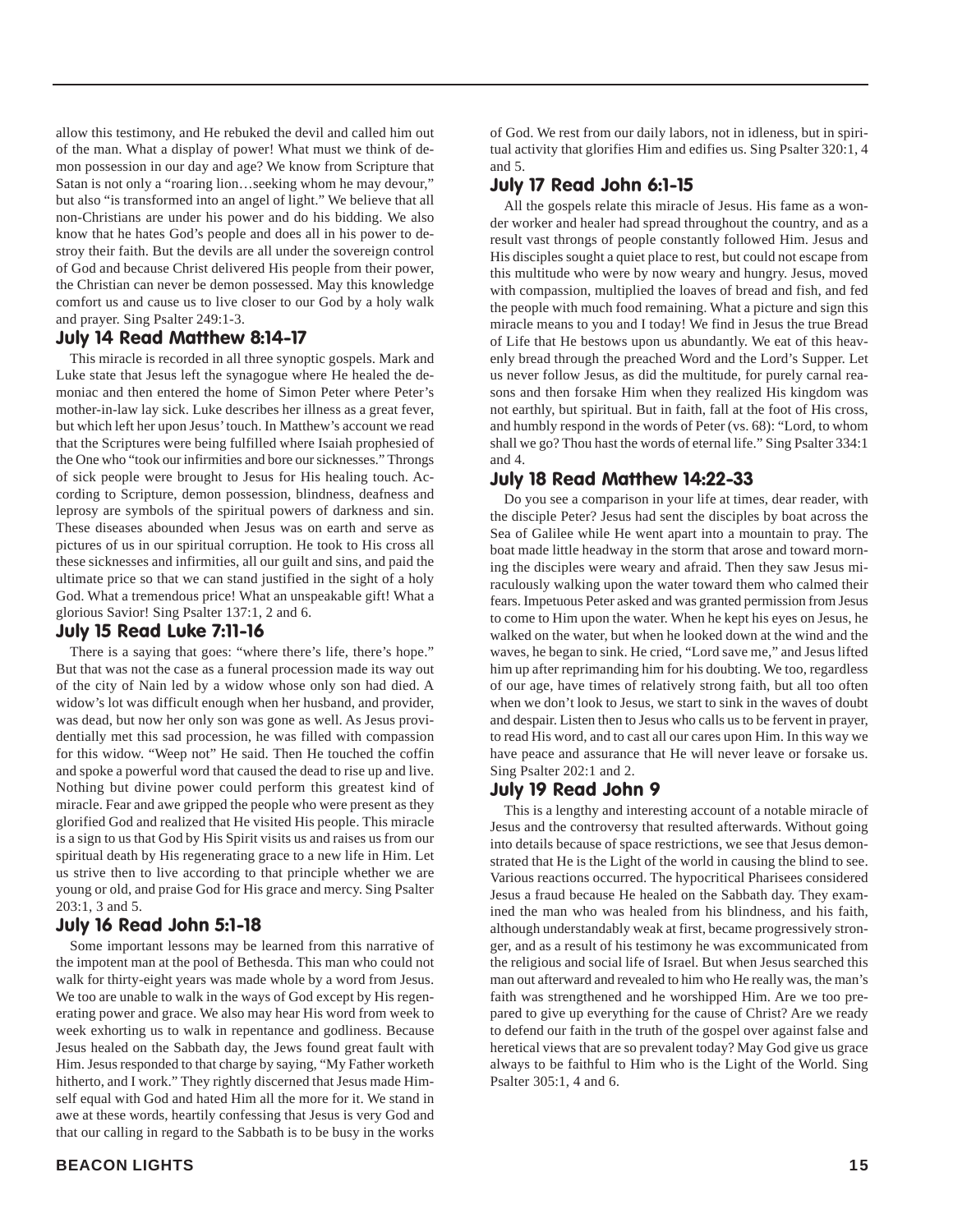#### July 20 Read Luke 13:10-17

Jesus made a point to perform many of His miracles on the Sabbath day to expose the hypocrisy of the Pharisees and to teach the people the proper principle of that day. We see Jesus, teaching in the synagogue in this passage, who encountered a woman of Israel severely bowed down with a chronic infirmity. Jesus also described her as being bound by Satan. So, although she frequented the synagogue, we may believe that the devil also afflicted her in a special way. When Jesus saw her, He spoke a word and touched her. Immediately she stood straight and glorified God in faith and thanksgiving. What a picture of a merciful God who "raiseth them that are bowed down" (Ps. 146:8) with a load of sin and guilt! As usual, the ruler of the synagogue was indignant with Jesus not only, but also the people who sought healing. Jesus effectively silenced His accuser and as a result we read that His adversaries were ashamed, but the people rejoiced. This is a picture too of the glorious return of our Savior who as sovereign king will destroy His enemies, but take us, and all His beloved people, to dwell with Him forever. Sing Psalter 198:1, 6 and 7.

#### July 21 Read Luke 17:11-17

We have here an account of ten lepers who met Jesus as He was journeying to Jerusalem from Galilee. These victims of this horrible disease, which was the outward symbol of sin and death, called to Him from a distance for mercy. Instead of instantly healing them by a word or a touch, Jesus told them simply to show themselves to the priests. Only when the priests pronounced them clean could they resume their place in society. To their credit they proceeded on their errand and as they went they realized they were healed. It is note-worthy that only one returned to give thanks to Jesus and he was a Samaritan. All the rest who were Jews did not return to their benefactor in gratitude. Jesus pointedly referred to these two reactions by saying that none returned to give glory to God except for this stranger. What about you and I dear reader, who once "were by nature children of wrath," but now are "quickened (made alive) together with Christ"? Shall we not return thanks and praise to our God unceasingly for so great a salvation? Sing Psalter 164:1, 3 and 4.

#### July 22 Read Matthew 15:21-28

The manner in which Jesus performed His many miracles of healing was not always the same. Each one took into account the circumstances peculiar to the individuals who sought the Master's help. In this case, a Gentile woman besought Jesus to heal her demon-possessed daughter. Interestingly, Jesus seemingly ignored her pleas for help until even his disciples were so annoyed by her persistence that they asked Jesus to send her away. But Jesus' very silence stirred her faith into greater zeal and Jesus, testing her faith, said that it was not proper to cast the children's bread to the dogs, meaning that He came primarily to bring the gospel to Israel. Not deterred in the least, this woman replied that even the dogs desired to eat the crumbs that fell from the master's table. Jesus commended her for her great faith and healed her daughter. Sometimes we struggle for an answer to our prayers and it seems that they are unheard. It is possible that God's will may not be our will or desires and then we pray for the grace of submission and contentment, knowing that our Heavenly Father loves us and will turn all things, even our afflictions, for our good and His glory. Sing Psalter 324:1, 2 and 4.

#### July 23 Read Mark 7:31-37

The prophet Isaiah testified that "the ears of the deaf shall be unstopped…and the tongue of the dumb shall sing"(Is. 35:5,6). Jesus fulfilled this prophecy when the deaf and mute man was brought to Him. Here again we see that instead of laying His hands upon him, Jesus took him aside from the crowd and did three things. First He put His fingers into the man's ears, a symbolic action to pierce his deafness so he could hear. Then followed the sign of Jesus using the moisture from His own mouth to unseal the man's tongue that was bound. At the same time Jesus looked to heaven and spoke a Chaldaic word meaning, "be opened." Immediately he, who most likely never heard or spoke a word in his entire life, was able to speak plainly. Once again the people were astonished, and rightly so, at the mighty power of our Lord. He is not present among us now in His bodily form, but His Spirit lives within us and applies His word powerfully to our hearts, so that our spiritually deaf ears may hear the gospel and our tongues may speak and sing His glorious praises and testify of His greatness. Sing Psalter 399:1 and 4.

#### July 24 Read Matthew 15:32-39

Some interpreters of Biblical narrative claim that the two accounts of the feeding of the multitudes are one and the same. But this is not true since there are differences in many aspects such as place, time, number fed, number of loaves, fishes and leftovers. In the other account, Jesus spoke of Himself as the Bread of Life (cf. John 6), whereas in this miracle we see the emphasis on His compassion for the people. They had followed Him for three days, and their provisions were depleted. Jesus addresses His disciples with His concerns, but they seemingly are not greatly worried even though they answer that it would be impossible to obtain sufficient food in that wilderness. They were learning to trust their Master to supply their needs. We must do the same. We pray to our Heavenly Father for our daily bread. Not for filled pantries or freezers, but for necessary provisions for each day. In His compassion He cares for our physical needs so that we may serve Him and fulfill our calling as members of His church. Sing Psalter 400:1, 5 and 7.

#### July 25 Read Mark 8:22-26

As we have seen before, Jesus performed His miracles in various manners, and this one today is no exception. A blind man was brought to Jesus in the city of Bethsaida so that Jesus could touch him and heal him. Instead of saying a word that would instantly restore his sight, Jesus led him out of the town, and put spittle upon his eyes and asked him what he saw. The man answered that he saw men as trees walking. Then Jesus laid His hands upon him once again and he saw clearly. Sometimes we too cannot always understand the way God leads us. Various trials and afflictions affect out spiritual vision no matter how old we are. Our sight is blurred and we cannot find our way in life. Pray earnestly for a season of richer grace that God may open our eyes and hearts to the wonders of His love and mercy, "holding fast the profession of our faith without wavering; for he is faithful that promised" (Heb. 10:23). Sing Psalter 201:1, 6 and 7.

#### July 26 Read Mark 9:14-29

Jesus was returning from the mount of transfiguration with His three disciples when He encountered much people. Among them were the scribes who took evil pleasure in the fact that the other disciples could not cast out the demon that violently possessed a child. In response Jesus called the scribes a faithless and perverse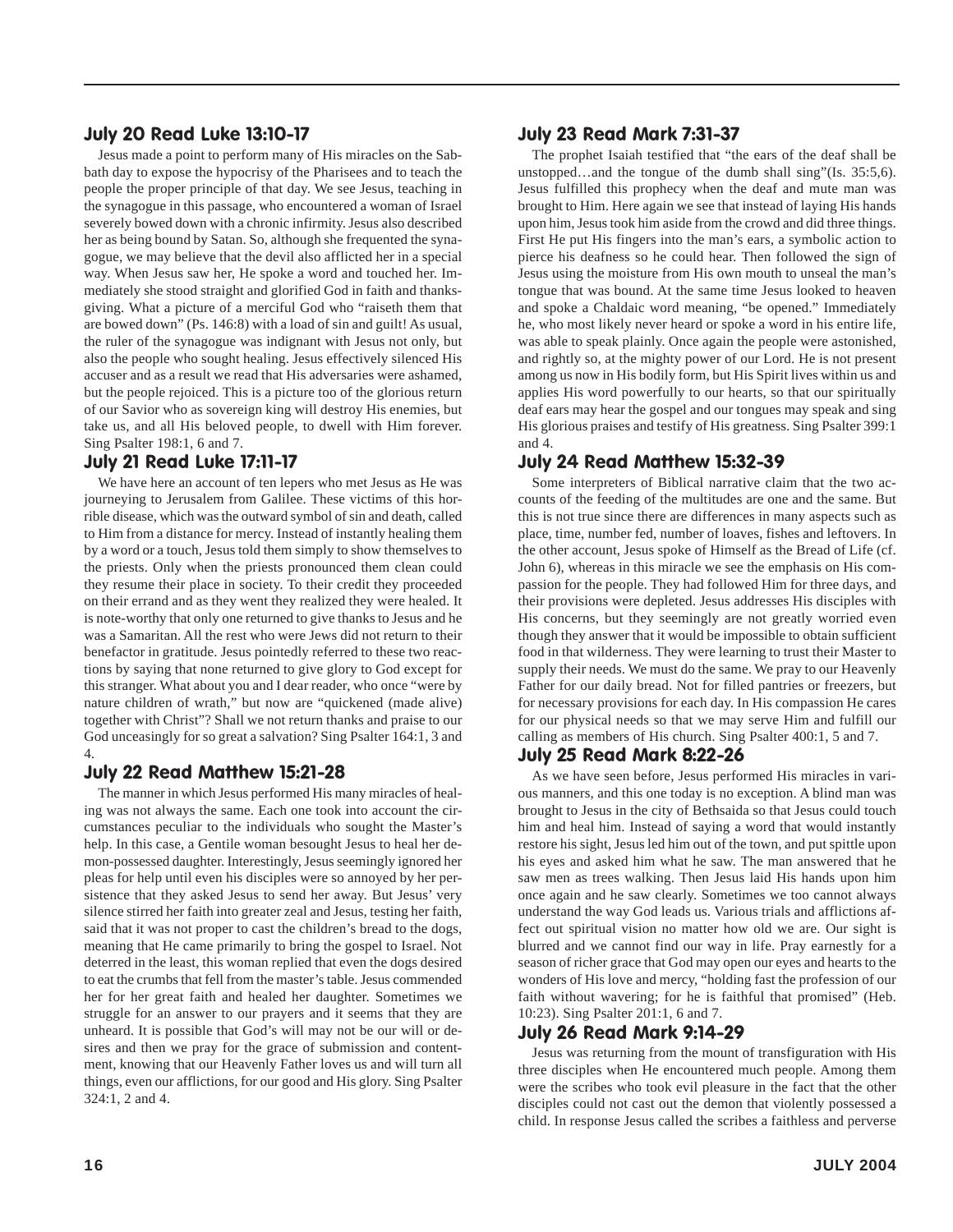generation who were not worthy to have Jesus among them. Then the father of the child implored Jesus to heal his son. When Jesus said "all things are possible to him that believeth," the man answered with the touching response, "Lord I believe; help thou mine unbelief," and Jesus healed his child. Afterward when the disciples asked Jesus why they could not cast out that devil because earlier they had been given that power, Jesus told them that their faith had weakened because they were not earnest in prayer and fasting. This is a lesson for us also. How diligent and earnest are we in our prayer life? It's so easy to mumble a few trite words with little thought. May we be stimulated to earnestness and sincerity in our prayers, and be assured that God will hear us and bless us for the sake of Christ. Sing Psalter 235:1 and 3.

#### July 27 Read Matthew 17:24-27

On this last visit by Jesus to Capernaum where He made His home, the collectors of the temple tax confronted Peter and asked "Does your master pay tribute?" Peter responded in the affirmative and upon entering the house, Jesus spoke to him first with a question relative to the payment of tribute money. Peter undoubtedly was surprised to learn that Jesus was aware of what took place outside on the street. This half shekel payment originally was instituted by the Lord in Exodus 30:11-16 as the amount of the ransom payment for each man's soul when they were twenty years old and above. Even though Jesus is the great King for whom the temple tax was being collected, and therefore rightfully exempt, yet He intends to pay this tax as usual. To show His Lordship to the disciples, He instructs Peter to go to the sea, cast in a single hook, and the fish he will surely catch will have a shekel in its mouth. This money is to be given to the collectors for Jesus and Peter. On this occasion, as many others, Jesus humbled Himself as a man for He was come not to destroy the law but to fulfill it. This same Jesus by His perfect obedience and redemptive death on the cross is our living Savior and Lord to whom we cling by faith. Sing Psalter 397:1, 2 and 8.

#### July 28 Read John 11:20-46

This miracle of our Lord that transcends all other miracles is recorded only in the gospel of John and a lengthy chapter is devoted to it. Jesus received a message from Mary and Martha that their brother was sick. Instead of immediately going to Bethany, Jesus deliberately remained where He was for two more days. Then He and His disciples proceeded on their journey that culminated in a miracle so noteworthy that the consequence was "then from that day forward they (chief priests and Pharisees) took counsel together for to put him to death" (v. 53). Not only must Martha and Mary and the disciples be instructed by the words of Jesus, but you and I as well when He said, "I am the resurrection and the life." Not, I will be in the last day. Not, I will be if you believe. But I am the resurrection because I am the life. Resurrection really begins in this life when we are regenerated. Lazarus was raised again to this earthly life to be sure, but once again would have to return to the grave. But through regeneration we become partakers of the resurrection life of Christ by a living faith, and that is a life that death cannot overcome. What a blessed and glorious hope for the believer! Sing Psalter 29:1-3.

#### July 29 Read Mark 10:46-52

All three synoptic gospels relate this miracle of Jesus. There are slight variations in some details, but we can safely believe Mark's account as an eyewitness of this event. Bartimaeus was indeed a pitiful figure to behold. Blind and clad in ragged garments with no means to support himself, he had to resort to begging on the road to keep himself alive. Hearing that Jesus was passing by, and undoubtedly aware of whom He was, he cried out "Jesus thou son of David, have mercy on me." Spurned by the crowd and told to hold his peace, only caused him to repeat his pitiful request with greater fervor. But Jesus heard him. He always hears and seeks His sheep that are wretched and poor and blind, and by grace know themselves as such. Jesus asked him, "What wilt thou that I should do unto thee?" knowing full well what he wanted. "Lord, that I might receive my sight," he responded. Let that be our request, as well, dear reader! As Bartimaeus by faith received his sight and cast off his beggar's rags, may we pray that our spiritual eyes may be opened to the wonders of His grace, discard the filthy rags of our own righteousness, and cast ourselves at His feet for mercy, pardon, and peace. Sing Psalter 117:1 and 4.

#### July 30 Read Mark 11:12-14, 20-24

On Monday of the Passion Week, Jesus and His disciples left Bethany and were on their way to Jerusalem. We read that Jesus was hungry and saw in the distance a fig tree having leaves, even though it was too early in the season to really have leaves, much less ripe figs. Upon examining the tree and finding no fruit, Jesus pronounced a curse upon it saying, "No man eat fruit of thee hereafter forever." On the following day they passed by the same tree and saw that it was dead from the roots upward. We believe this represents the unbelieving Jewish nation who according to outward appearance seemed to indicate that they bore fruit. They boasted in appearance and outward observance of the law, but forsook the true principle of the law to love God and their neighbor in sincerity. Jesus pronounced a curse upon them so that as a nation they will be barren and wither and die. Jesus used this example to excite faith and confidence in His own disciples and therefore also to us. Let us never be guilty of "Having a form of godliness, but denying the power thereof" (II Tim. 3:5). Instead by God's grace, cling to him in true faith and bring forth much fruit. Sing Psalter 25:1-4.

#### July 31 Read John 21:1-14

The disciples remained in Jerusalem for at least a week after Jesus' death and resurrection and then made their way into Galilee in compliance with Jesus' earlier words that He would meet them there after He was risen. They didn't fully understand all these events and their significance, and so, discouraged and weary of waiting, they decided to forsake their discipleship and return to their former occupation as fishermen. Despite the fact that they were experienced fishermen, they toiled all night and caught nothing. Suddenly toward morning, Jesus appeared near them on the shore and after hearing them say they caught nothing, instructed them to cast out their net once again. We all know the result. At the word of Jesus a large number of fish miraculously entered the net. Didn't they remember that Jesus told them that they would be fishers of men? The disciples and the church today must not be discouraged and not seek to cast the net of the Word in their own strength. But preach the Word they must! That Word will draw the chosen fish into the net. All the elect will be gathered by that Word for it cannot fail. Let us then, dear reader, be diligent hearers of that Word and by God's grace hear our Savior say, "Come and dine." Sing Psalter 337:1, 2 and 4.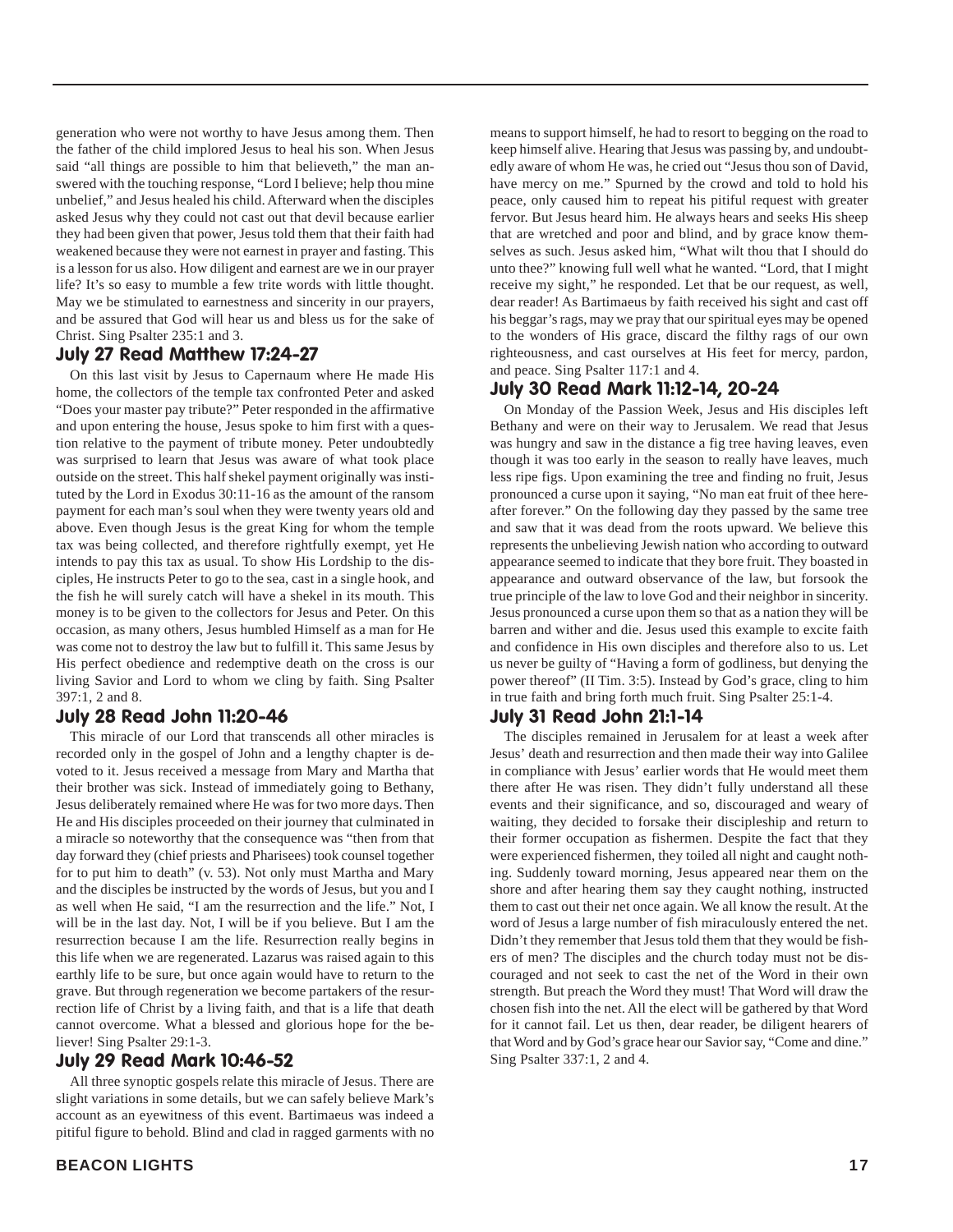### Our Wonderful Treasure

by Missy Van Baren

ou know, we really have something worth treasuring right at our fingertips. Truly, we do! It's something truly to be thankful about! It's unbelievable to even comprehend. Each time that we turn to it, I'm sure that we don't always note the value of it. It is complete and it is whole. This thing that we have available to us is beautiful. It is precious. This treasure is just positively wonderful! If you have read some of my past articles, I'm sure you have caught on to what this precious treasure is. It is the beautiful praises of God that have been formulated into one book. It is a book given to us by God that we might praise Him. This beautiful thing is our Psalter and the Psalms. I am hoping in my next few articles to point out how glorious this book is and hope to show you all the more what a precious book this is to us.

The Psalms are a complete praise book in itself, showing how we are to praise our Father in heaven. It contains everything that we could possibly need for the praise of our Father. The more that we look at this book the more we come to realize it too. Did you notice how well all the different psalms fit perfectly with all the different sermons we've ever had? Yet, the same song can be used for *several* different sermons and topics. It is totally mind boggling sometimes if you sit and think about it. Yet, even more mind boggling is the fact that simple minds are able to comprehend the meaning of the Psalms. This is a book that is comprehendible from the infant child all the way up to the scholars and wise men. How many times have we had it in church that we're standing behind a younger family and the children are bellowing out at the tops of their lungs different songs that they know? How can we have just a small book in comparison to all the rest of the books written out there for praise to God and still have it fit every situation? How can that be? Even more wonderful, is that the Psalms have stood the test of time! How can *that* be?

This is because God has given the words to David and to the other writers of the Psalms as a way to praise God. It is God's doing that the Psalms can be so deep that they fit all areas of our life and all areas of our praise to God! It is God who has given us the perfect words to sing to Him and to praise Him, not man! What a blessing and a treasure to have this way of praising God! It is because of all this too that the Psalms have stood the test of time. It is because it has fit every situation of life that these have lasted and not a lot of the other songs that just are written to fit the moment or the mood. We couldn't possibly have a more glorious thing in our possession. Just think about it, a God given way to praise Him. Why could we possibly want more? Why would we want to look for other ways to praise Him?

These Psalms contain the different doctrines that we as Protestant Reformed Churches confess. The different attributes of God are evident in this book. You can see in and through this book the different comforts that this brings to God's people through the singing of His praises. Also, there are the different fruits of the Spirit that are contained in this book! There is yet so many more things listed in this book that it is almost unfathomable!

If we look at even just one Psalm, we can see the different situations it would fit and its wholeness and completeness. Lets look at Psalter #268,

*All people that on earth do dwell, Sing to the Lord with cheerful voice; Him serve with mirth, His praise forth tell, Come ye before Him and rejoice.*

*Know that the Lord is God indeed; Without our aid He did us make; We are His flock, He doth us feed, And for His sheep He doth us take.*

*O enter then His gates with joy, Within His courts His praise proclaim; Let thankful songs your tongues employ, O bless and magnify His name.*

*Because the Lord our God is good, His mercy is forever sure; His truth at all times firmly stood. And shall from age to age endure.*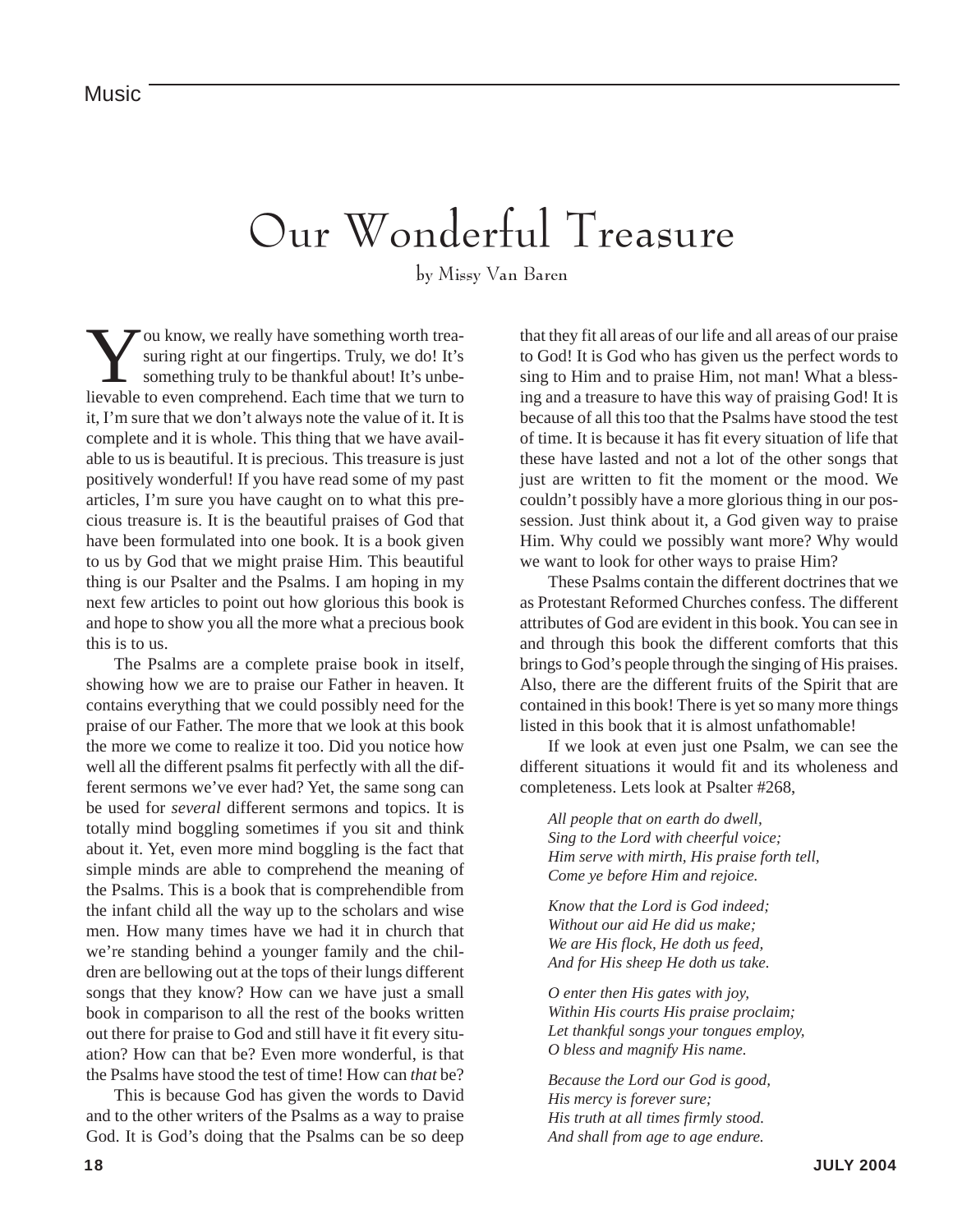We can see in this Psalter number *numerous* things. We see in here the different attributes of God. There is God's sovereignty, His goodness, and His mercy that are expressed in this Psalm. We also see in this the different ways of praising God and why we are to praise Him. It says we are to "sing with cheerful voice," tell of His praises, we are to rejoice, we are to know God and we are to "enter His gates with joy." It is completely amazing the more you think about it what all is contained in this same Psalm. What about all the others?

This is what I'm hoping to cover in my next few articles. It would be wonderful to open our eyes a bit more to the glory of God contained in these Psalms. At least, that is my hope and prayer by these articles. It would also be wonderful to study the different fruits of the spirit that are contained in the Psalms too! So, for the time being, and for this next month, consider what all is contained in the Psalms. Notice how they fit for every situation. Glorify God through them! ❖

*\_\_\_\_\_\_\_\_\_\_\_\_\_\_\_\_\_\_\_\_\_\_\_\_\_\_\_\_\_\_\_\_\_\_\_\_\_\_\_\_\_\_\_\_\_\_\_\_\_\_\_ Missy is a member of Hope Protestant Reformed Church in Grand Rapids, Michigan.*

From the Pastor's Study

# What Churches Need More Than Anything (3)

by Rev. David Overway



What is most indispensable for a church insti-<br>tute is that its membership has a thorough and<br>accurate knowledge of the truth. In previous<br>articles we have seen that this is exactly what most tute is that its membership has a thorough and accurate knowledge of the truth. In previous articles we have seen that this is exactly what most churches are lacking today, while it is at the same time what we as Protestant Reformed churches have been so richly blessed with.

We have also seen why it is so important that churches have a knowledge of the truth in pulpit and pew. Knowing the truth, one knows Jesus. Knowing Jesus Christ, one knows the Triune God. And knowing God and Jesus Christ, one has life eternal (John 17:3). In order then, to enjoy life eternal, it is absolutely necessary to know the truth. In light of this, one can see that a lack of knowledge of the truth is indeed a serious thing.

In fact, it is dangerously serious. It is not as though one could opt to remain in relative ignorance of the truth, being content with a subsequent small enjoyment of life eternal and live without any other consequence. Rather, God's judgment falls upon those who live in spiritual ignorance. Ominous are the words of the LORD in

Hosea 4:6: "My people are destroyed for lack of knowledge: because thou hast rejected knowledge, I will also reject thee…I will also forget thy children." God will

#### God's judgment falls upon those who live in spiritual ignorance.

destroy those churches that have a lack of the knowledge of the truth. He will do so largely in their generations, by rejecting them in their generations and casting away their children into hell. That is the serious warning of God's Word. And that is also what we see happening in many churches today.

What can these churches do to regain a knowledge of the truth and thereby escape the judgment of God? And how are we able to keep our knowledge of the truth so that we do not also fall under that judgment? Chiefly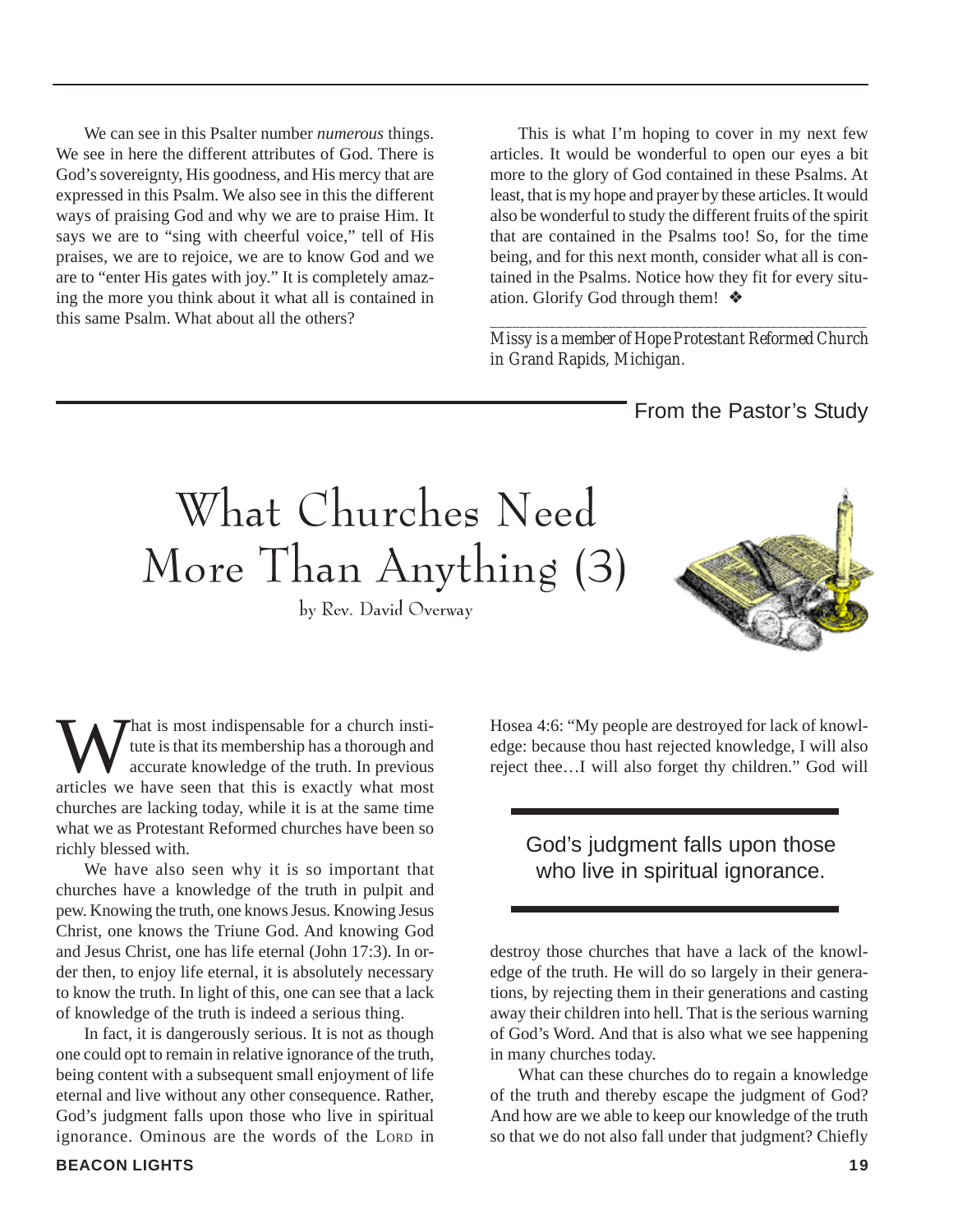by faithful preaching of the Word of God. The only way for a church to regain or maintain a knowledge of the truth among her members is by the preaching of that truth.

Other things may not be allowed to take the place of the preaching. A church will not grow in its knowledge of the truth through dramatic presentations in the worship services, through puppet shows, or Superbowl viewings. It will not be led into God's truth by the lying "gifts" of healings, miracles, speaking in tongues and other supposed demonstrations of the Spirit very common in some churches today. And the people will only be left in dangerous ignorance when music becomes the emphasis in the worship service so that choirs, soloists, and repetitive ditties replace the sounding out of the saving Word of God.

But not only must a church have the preaching, it must have sound, faithful preaching of the *Holy Scriptures*. A church will not benefit from hearing motivational speeches by celebrities and politicians regarding how her members "can make a difference." But neither will she grow in her knowledge of the truth by pulpit messages from ordained preachers who address social ills and push political agendas. It is not the preaching of Scripture either when ministers spend their time in the pulpit telling stories that stimulate emotions or being humorous with jokes they gleaned in the past week from books containing "pulpit helps."

No, churches need the Word of God preached to them. They need called and ordained preachers who open the Scriptures to them and work hard to explain that Word of God (Romans 10:15). They need to hear that preaching of the gospel which makes known the "word of the truth" as the apostle Paul says the Colossian church had heard (Colossians 1:5, 6). They need, after all, a knowledge of the truth. And the only place to find that saving truth is in the Scriptures. And the only way for a church to learn that truth is by the preaching of the Scriptures (Romans 10:14, 17).

The preaching of Scripture, then, is the only way for a church to regain or maintain a knowledge of the truth. This is true because preaching is the very voice of Him Who is named Truth, and Who by that voice reveals Himself to His people. Preaching is Christ Himself speaking. He speaks through the called and ordained preacher, but it is Christ Himself who speaks.

That Christ Himself speaks in the preaching is clearly the teaching of Scripture. In the original, Romans 10:14 asks: "How shall they believe in him *whom* they have not heard?" The point is that those who believe in Christ believe because they have heard Him personally speak to them through the preaching.

#### …those who believe in Christ believe because they have heard Him personally speak to them through the preaching.

The same is taught in John 10:27: "My sheep hear my voice, and I know them, and they follow me." Jesus says His sheep literally hear *His voice*. This was not only true of those sheep that lived on the earth during the time that Christ in the flesh lived among them. But this text is a general statement that applies to all the elect people of God through all time. They all, *we* all, hear the very voice of our Shepherd and because we hear His voice, we follow Him. Today we hear His voice in the preaching.

And yet one more important text in this regard is Ephesians 4:20, 21a. Again, according to the original, we read: "But ye did not thus come to know Christ, seeing that ye did *hear Him*…" Here the apostle tells the Ephesian church that they heard Christ and the result of their hearing Christ was that they came to know their Savior. They heard Christ in the preaching.

Why it is so essential that God's people hear Christ Himself in the preaching is because Christ's voice alone is able to impart a knowledge of the truth of spiritual things. In order for sinful, unbelieving man to come to know spiritual things in a spiritual way—that is, with a knowledge of faith—a divine wonder-work of grace must take place. That wonder-work takes place through the voice of Christ.

The voice of Christ is mighty, effectual, irresistible. When the elect, then, hear that voice in the preaching they are made, by the power of God, to know the Truth. Apart from the voice of Christ, one cannot know the truth with a believing knowledge. But by Christ Himself speaking to them in the preaching, churches will regain and/or maintain that indispensable knowledge of the truth.

And that's what churches need more than anything. ❖

*\_\_\_\_\_\_\_\_\_\_\_\_\_\_\_\_\_\_\_\_\_\_\_\_\_\_\_\_\_\_\_\_\_\_\_\_\_\_\_\_\_\_\_\_\_\_ Rev. Overway is pastor of Covenant Protestant Reformed Church in Wykcoff, New Jersey.*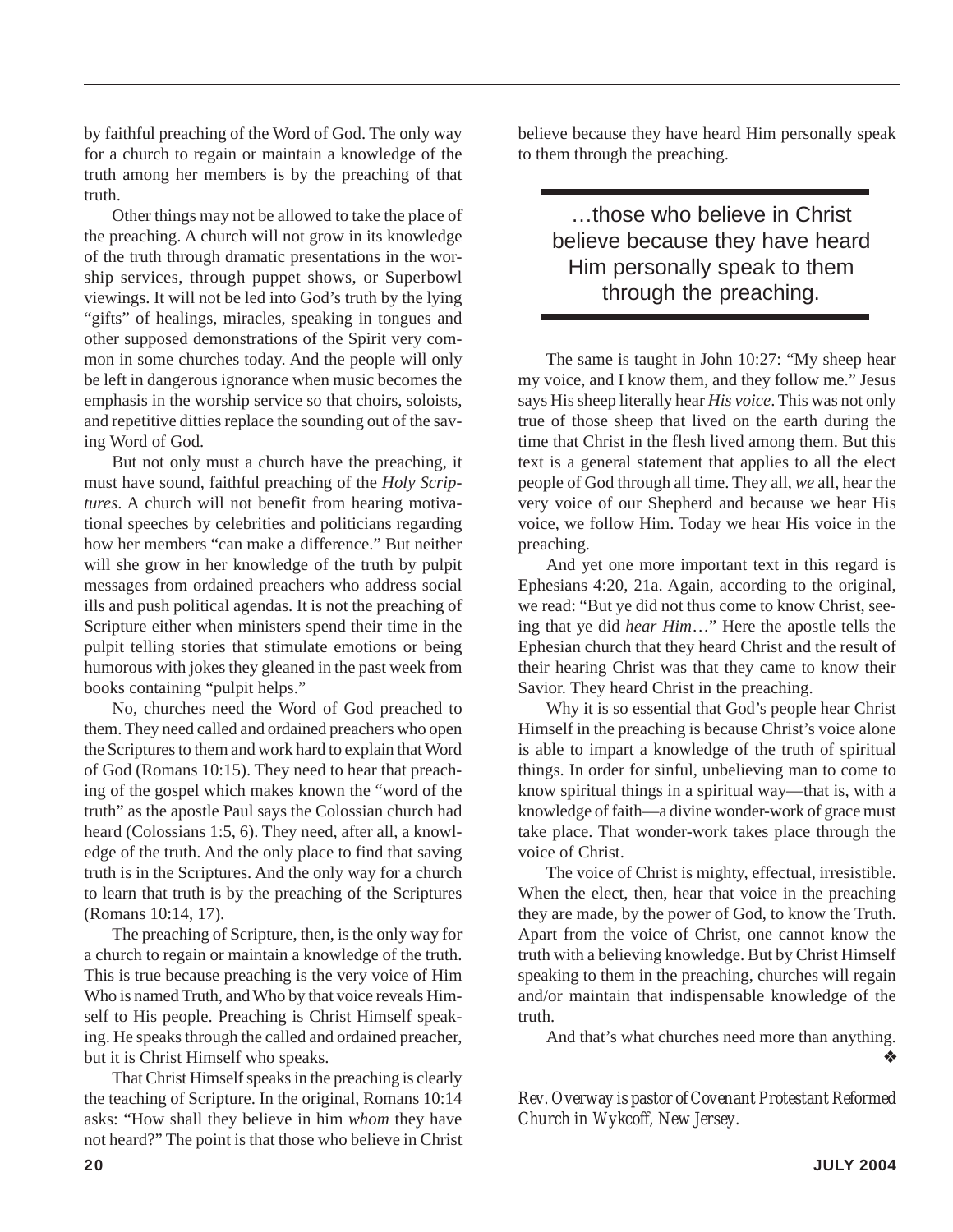### Christians in Nigeria

by J.P. de Klerk.

T. Peter Hammond, the leader of the Christian<br>Frontline Fellowship in Africa, has been in Nigeria several times and wrote about this coun-<br>try in Frontline Fellowship News (Cape Town). He also Frontline Fellowship in Africa, has been in Nigeria several times and wrote about this country in *Frontline Fellowship News* (Cape Town). He also gave the pictures for publication.

He said that Nigeria is a country of contrasts and conflict. Like Sudan, Nigeria has a Muslim north and a Christian south. However, unlike Sudan, in Nigeria it is the Christians who are the majority. Also, just as Sudan is the largest country (2,503,890 square kilometers) in Africa, so Nigeria is the largest nation (120 million people in 490 ethnic groups). In fact, Nigeria has more Christians, and more Muslims, than any other country in Africa.



Dr. Hammond took a picture of the Grand Mosque in the Capital, Abuja. Built with Mideast oil money, the dome is gold plated.

In the northern states (provinces) in Nigeria Christians have been severely persecuted. Literally hundreds of churches have been destroyed and thousands of Christians murdered in recent years.

One popular book, which is widely circulated amongst the Muslims in Nigeria, declares: "Priests in their churches should of course be killed without any

exception." And "they should not build a church, nor leave one standing in an area controlled by the Muslims, if it is Muslim by force. Christians should not be allowed to hinder Muslims from being accommodated at their churches day or night. Gongs and bells should be hidden, no religious rights should be public. Christians should not display their religious convictions openly. We are absolutely certain about declaring a person to be a kafir who belies or denies any of the foundations of the Shari'a or anything that is known by certainty to have been a deed by The Messenger." This is quoted from "The Sign of the Sword" (1984) by Shaykh Abdalqadir Al-Murabit. The picture shows a Muslim woman walking past the ruins of a church building wrecked by Muslim mobs.



Well circulated in Nigeria is "The Programme" adopted by the World Islamic Organization at a conference, in 1974, in Mecca. Here it is:

a) Muslim organizations should set up centers to resist Christian missionary activities.

b) Islamic radio and TV stations should be established.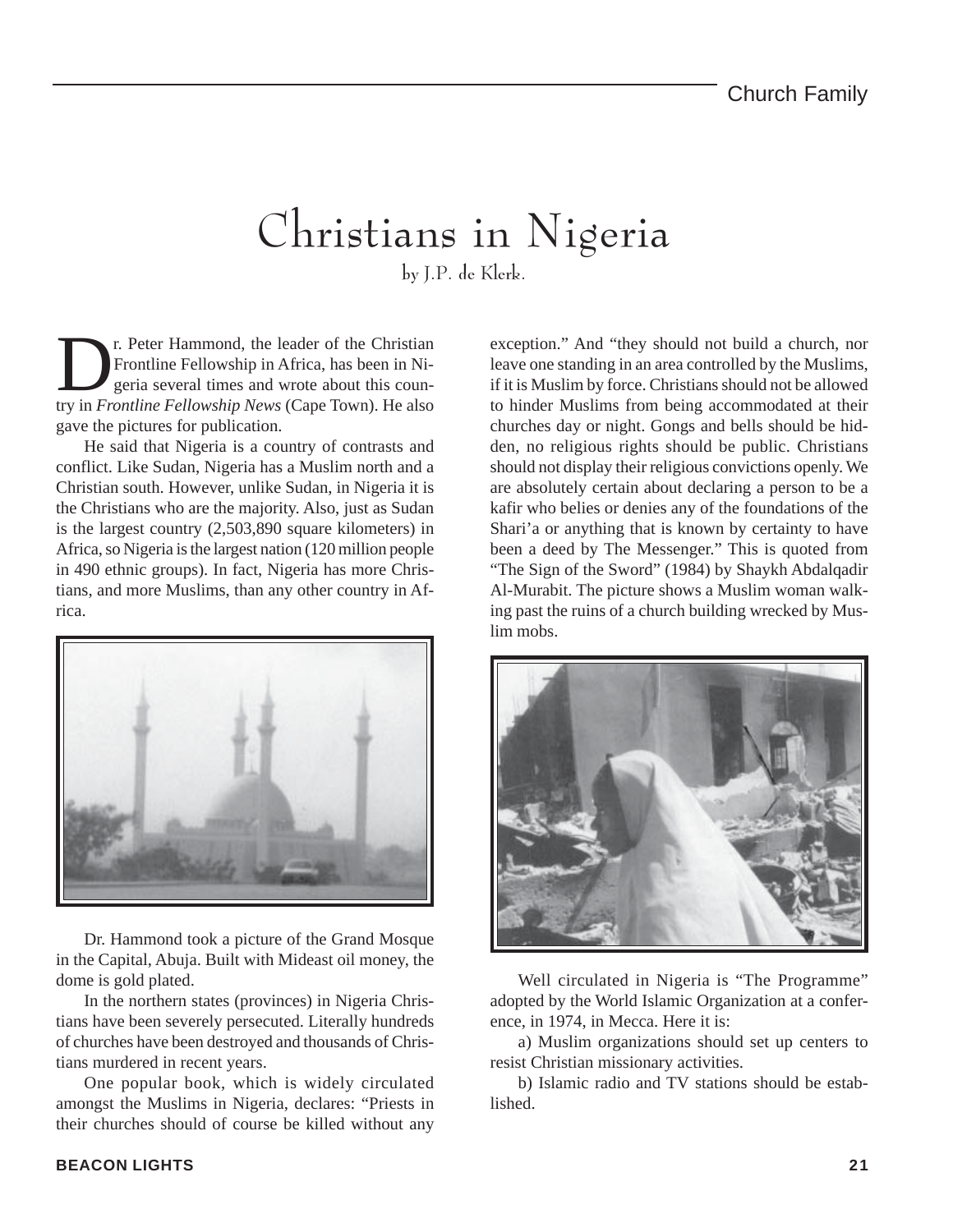c) All Christian activities, no matter the secular expression, should be stopped.

d) Christian hospitals, orphanages, schools and universities should be taken over.

e) Muslims organizations should set up intelligence centers about Christian activities.

f) All Christian literature should be banned in Muslim countries.

1975, when General Murtaia Muhammed overthrew General Yakubu Gowon, was the beginning of the implementation of this program in Nigeria. Many streets bearing Christian names were changed to Muslim names. Christian schools and hospitals were taken over by the state. Arabic inscriptions and emblems began to appear on Nigeria's currency notes and on emblems of the Nigerian Armed Forces.

At the Islam in Africa Conference in Abuja (1989) the Resolution issued at the conclusion of the conference declared their determination. "To show the whole world that Nigeria is truly an Islamic nation, to support the establishment and application of the Shari'a, to ensure the appointment of only Muslims into strategic national and international posts of member nations. To eradicate in all its forms and ramifications all non-Muslim religions in member nations (such religions shall include Christianity) to ensure that only Muslims are elected to political posts of all member nations.

To ensure the declaration of Nigeria (the 24th African and 46th world member of the OIC) a Federal Islamic Suttanate, to ensure the ultimate replacement of all Western forms of legal and judicial systems with the Shari'a in all member nations, to write the history of Islam in Africa and of Muslims and their institutions from authentic Islamic viewpoint, to propagate the knowledge of Islam throughout the continent, to call on Muslims to review the syllabi in the various educational institutions with a view to bringing them into conformity with Islamic ideals, goals and principles and to serve the needs of their community, to encourage the teaching of Arabic language, which is the language of the Qu'ran as well as the lingua-franca of the continent and to strive for the restoration of the use of Arabic, to establish strong economic ties between African Islamic countries and other parts of the Muslim world in order to facilitate mutual resistance and cooperation, based on Islamic principles" (issued Nov. 28, 1989).

You see here a monument of a soldier, to remember, that between 1967 and 1970 Nigeria suffered a vicious civil war. The Federal forces, under Muslim control,



slaughtered or systematically starved to death millions of Christian Igbos in the Biafran war.

This was only the beginning of the misery for the Christians ten years later. (See the picture of one of the hundreds of churches burned down by Muslim mobs in 2003.)

The Chairman of the Bureau for Islamic Propagation, Bashir Othman Tola (a presidential candidate), declared: "These dangerous devils, calling themselves Christians...we Muslims cannot sacrifice our religion or our self respect for any type of peaceful coexistence. It is time to begin the offensive. Let us begin by proclaiming Friday as our Sabbath. Do away with the Christian Red Cross symbol. Let us found our own Islamic Jihad of Nigeria, to counteract the evil machinations of the Christian Association of Nigeria. Let us act right now!!!"

The Muslim Brothers issued this statement which declared as their objective: "The establishment of the Shari'a of Alland the destruction of Kafir from the face of the earth. It is this Kafir system which gives these slaves (Christians) all. It puts them on the same level, it even raised the Christians higher than the Muslims. It is also necessary that we rise and destroy oppressors and the Kafir system. Ulamas should rise up and take the lead for the annihilation of Kafir. Oh, we are tired of Kafir system of government, Jewish laws and decrees. All the Christians must be brought out to public and be shot. From now on, Thursdays and Fridays must be workfree days. Fight them till there remains no tumult (fitna) on the face of the earth, and religion (way of life) becomes for Allah alone."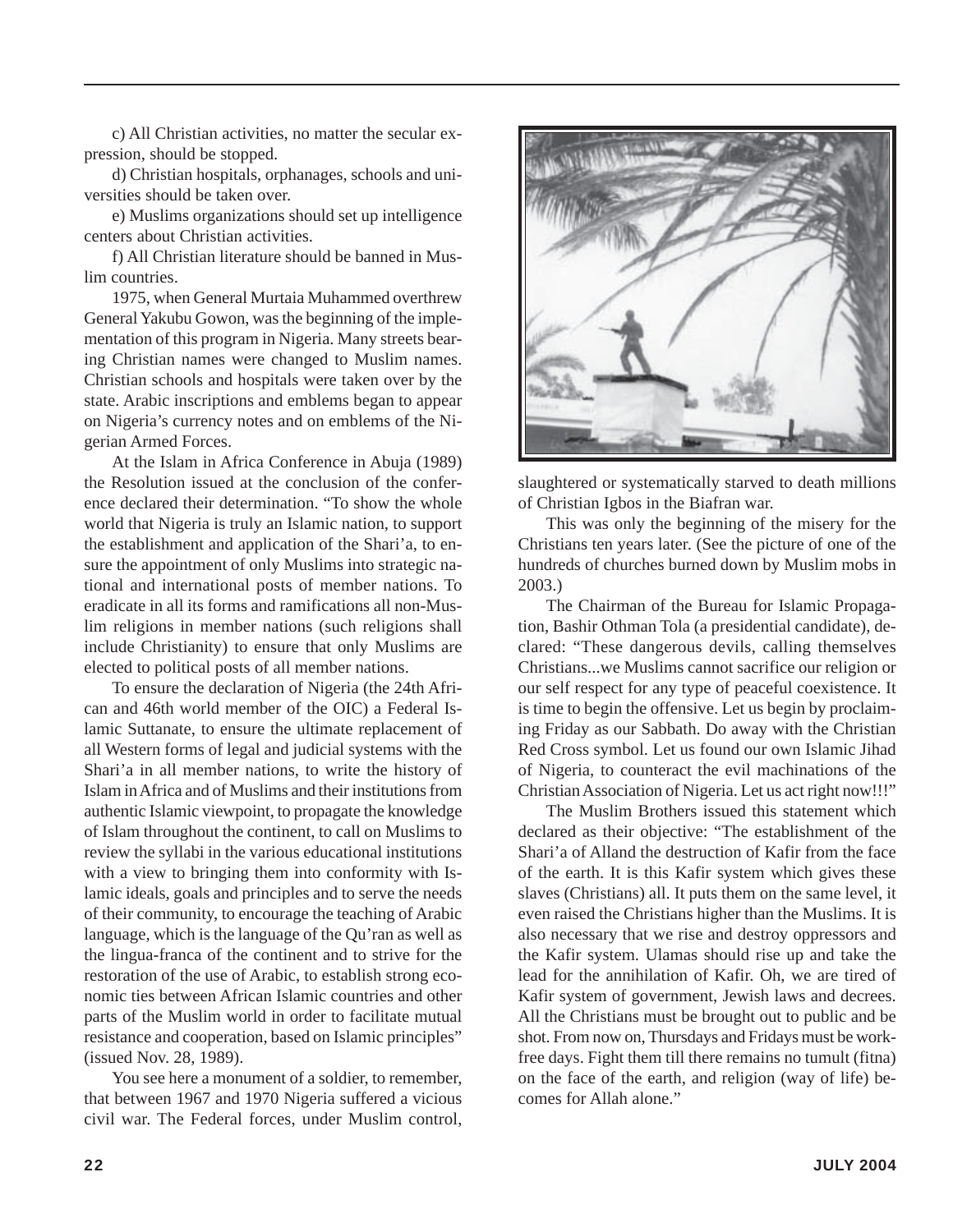Recently Dr. Hammond visited in Nigeria: Lagos, Jos, Gboko and Abuja. He saw the numerous churches that have been damaged, vandalized and burned down by Muslim mobs. He received many heart-rending reports of Christians murdered by Muslims. Federal forces had been sent in to restore order. They burned even more farms and houses! The units sent were predominantly Muslim or under Muslim control, so rather than restoring order, they joined in the assaults against the Christians, massacring whole villages. In Vaase, 1200 civilians were killed by these Muslim Federal forces. In Taraba state, up to 100 churches were destroyed by Muslim mobs. The long-suffering Tiv people rose up and resisted, fighting back. Over 80% of the schools in Tivland are owned by the churches. However, none have a Christian curriculum. There is a desperate need for Christian textbooks.

Here you see some election boards in town, made by Muslims, but Buhari, the candidate for president, was soundly defeated.



In the last few weeks, numerous reports came across the desk of Dr. Peter Hammond, about the violence against Christians in Nigeria and the volatile situation surrounding the first presidential elections. Muslim officials controlled the visa departments of the Nigerian embassies and caused numerous delays. Visitors of the nation without a visa previously approved can receive

stiff penalties. But the Christians impress Dr. Hammond each time with their warm hospitality and their enthusiasm for worship and the Word.

He conducted a Muslim Evangelism Workshop and Reformation Conference in Jos, as well as presenting leadership training at Mount Carmel Christian School and ministering on the state radio. In Gboko, he was able to

present another Muslim evangelism workshop in the community center. All in all, he delivered 20 different PowerPoint presentations, in addition to sermons, radio and film evangelism.

Below, you see the interior of one of the churches where Dr. Peter Hammond was invited to conduct a Muslim Evangelism Workshop.

A Christian action was formed and plans made for conducting biblical worldview seminars, summits and Great Commission courses in Nigeria.

Despite the stresses of continual Islamic pressure and persecution, the mature and dynamic churches in Nigeria are standing firm and reaching out vigorously to their Muslim neighbors.

The conflict between the Cross and the Crescent in Nigeria is intensifying. Muslim nations are pouring in vast millions of dollars to fund the construction of Mosques, Madressas and Muslim schools, and to promote Shari'a Law throughout Nigeria.

The Christians are responding by establishing more churches and Christian schools and through literature and radio ministry. They need to receive encouragement, prayers and support. Dr. Hammond has the opportunity in Nigeria to roll back the Islamic offensive.

One meeting in Gboko went on for six hours without a break. The Lord's children there have a strong evangelistic concern and missionary vision. Many were expressing their frustration and disappointment that their government was not standing with the suffering people of Zimbabwe, but rather supporting the dictator, Mugabe.

It was remembered that previous Nigerian governments had supported other tyrants such as Idi Amin who, while Chairman of the Organization of African Unity, was massacring Christians in his country. Many hundreds of thousands of Christians were murdered under Idi Amin's brutal regime.

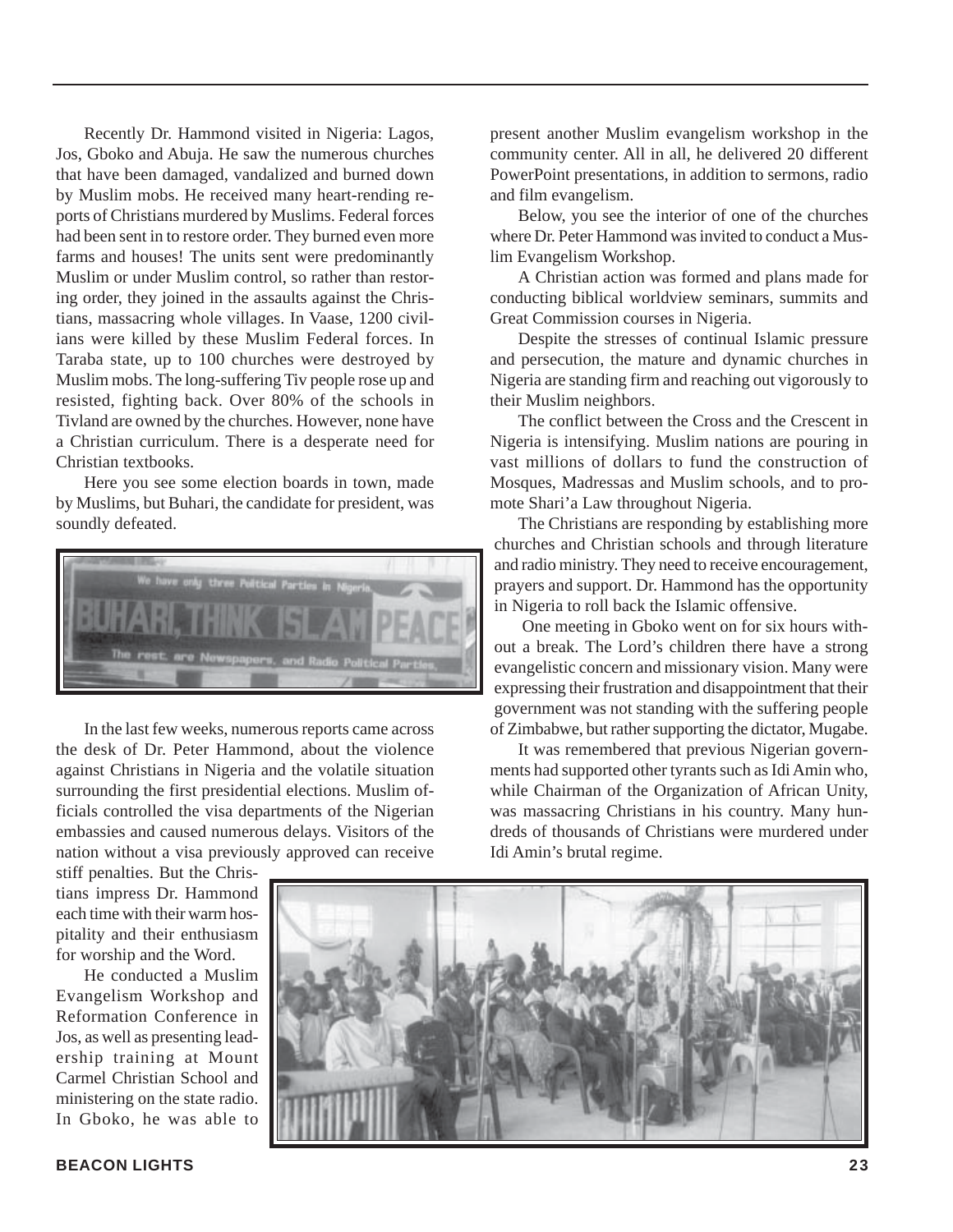Similarly, during Mengistu's "Red Terror" in Ethiopia, Samora Machel's persecution of the churches in Mozambique and Augustino Neto's reign of terror in Angola; these tyrants were well received and supported throughout Africa, including in Nigeria.

Of greatest concern to the Nigerian Christians is the threat of Shari'a Law from the Muslims.

In the town of Jos, on September 7, 2001, for example, during Friday afternoon prayers, a Muslim mob beat a pregnant Christian woman to death. They claimed that she had walked past them while they were bowed in

prayer, outside the Mosque. In rage, they got up from their prayer mats and savagely beat her, killing both the woman and her unborn child. Not satisfied with this innocent blood, these Muslims then went on the rampage down the main street in Jos, burning churches, shops and homes. Many hundreds of Christians were beaten, shot or hacked to death. The next day, the Christians rallied and stood firmly together, resisting the Islamic attacks. More Christians poured in from the surrounding villages, some wearing traditional regalia and brandishing spears and machetes. Vicious hand-to-hand fighting took place on the streets, and many firearms were captured from the Muslims. Some Christians counterattacked. Over 6,000 people were killed. The Muslims were completely defeated and many fled north. Throughout this conflict the police and the army were unseen barricaded in their barracks.

Upon investigation, it was revealed that the Muslim community had been planning this attack for many months, stockpiling weapons and ammunition. They were looking for a pretext to trigger their assault. The Christian woman walking past the Mosque was seized as an ideal opportunity for them to initiate their attack. What they had not expected was such fierce resistance from the Christians. Many Muslims said that they had never expected the Christians to fight back.

Dr. Hammond said that the Christians in Jos related to him numerous examples of the Lord's protection. A truck carrying weapons for Muslims crashed outside Jos, spilling and revealing a weapons cache. There have been numerous other Muslim plots which have been exposed.



But here you see where the Tiv people live. Here the Gospel was first established by South African reformed missionaries in 1903. Now, for the last 100 years these Tiv people have resisted Islam day to day. In Gboko, they related to Dr. Hammond testimonies of how the Muslim Hausa and Fulani people attacked their homes and churches, burning down entire communities. When the army was sent in, they burned even more houses.

There is a great potential for Christian radio ministry in Nigeria. Over 85% of the population have a shortwave radio receiver and even more have access to FM. However, while both local and international broadcasts are used by Christians, the government has yet to allow an establishment of a Christian radio station inside Nigeria.



Travel in Nigeria involves passing through many military checkpoints. You need some polite smiles and patience, but that is how the churches in Nigeria have become a significant missionary sending force. It is a fact that there are about 600 Nigerian missionaries serv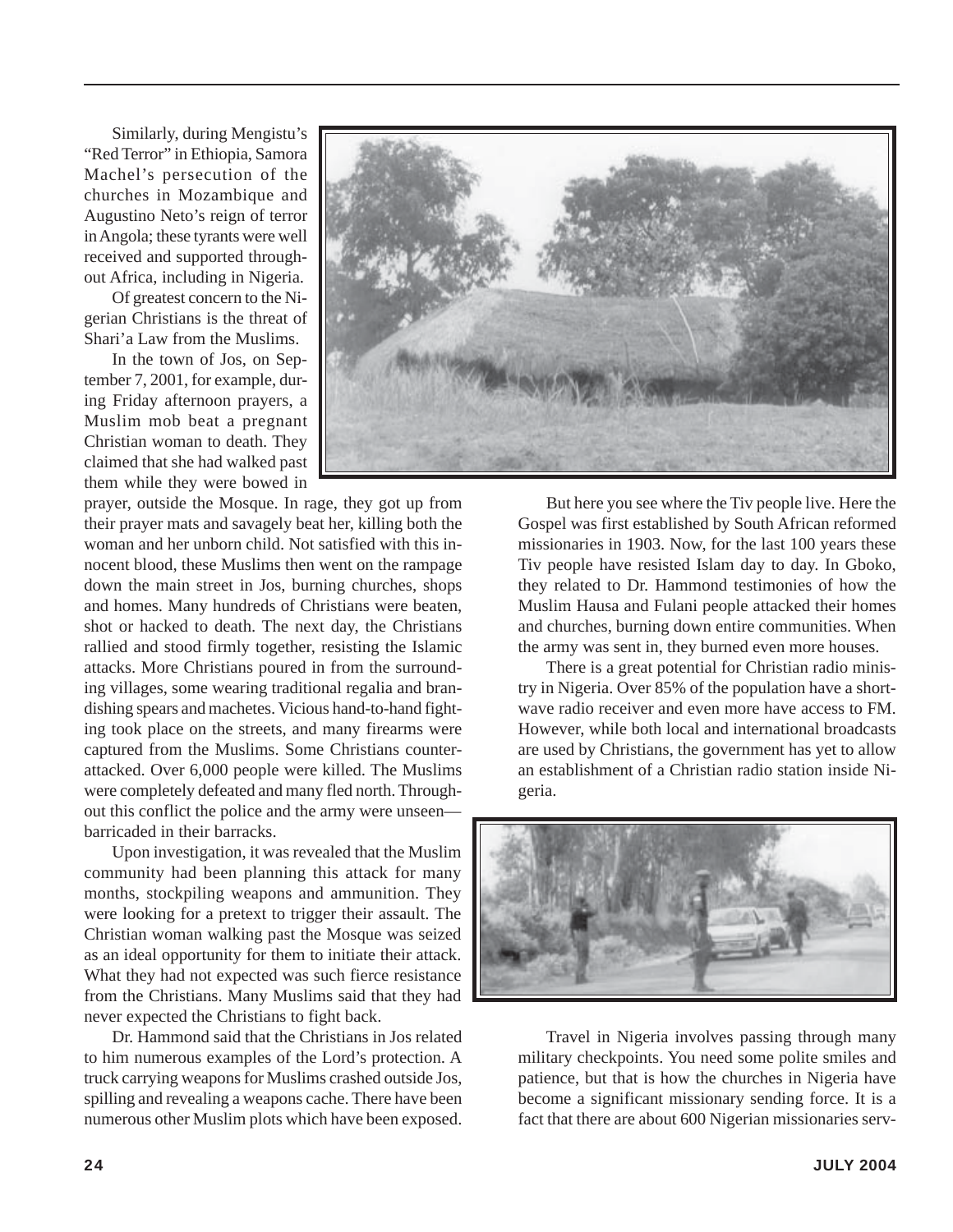ing in other lands, and thousands of Nigerian missionaries working within Nigeria, crossing linguistic and religious barriers to plant the gospel in other communities. There are over 160 bible colleges and theological seminaries in Nigeria, however, most of these desperately need more quality Christian textbooks and qualified lecturers.



*Next to the building of the Mount Carmel Christian School in Lagos, some of the teachers and staff with the Christian flag, that has become symbolic for the Christians in Africa.*

of Christian schools have been launched by local churches, but they don't have Christian school textbooks and biblical worldview training.

In Lagos many people are dressed in Muslim robes, because the heat is stifling and humid. Like in Arab nations the traffic goes on the right-hand side of the road (dusty, crowded and pot-holed).

> The Christian churches in Nigeria are dynamic and everywhere one sees signs of growth and new buildings under construction (brick as well as concrete). Dr. Hammond said the names of the various congregations give one an insight into the dynamic faith of the Nigerians: Deeper-life Bible Church, Full Gospel Church, Evangelical Church of West Africa, Victory Faith Church, The Triumphant Church, Solid Rock Fellowship, Power Revival Ministries, and so many others.

> The reformed Dr. Peter Hammond is the head of the Frontline Fellowship in Cape Town, South Africa, and works in many countries all over Africa, spreading the gospel for many years. He provided information and photographs for this article about Nigeria. ❖

The government-controlled schools make provision for religious education. There are 15,000 Christian religious teachers in the state schools and they have great opportunities, but very limited resources. Many hundreds

*\_\_\_\_\_\_\_\_\_\_\_\_\_\_\_\_\_\_\_\_\_\_\_\_\_\_\_\_\_\_\_\_\_\_\_\_\_\_\_\_\_\_\_\_\_\_ J. P. de Klerk is an author and journalist from Ashhurst, New Zealand.*

*A typical village in the bush of Nigeria. The thick roofs give protection against the burning sun.*

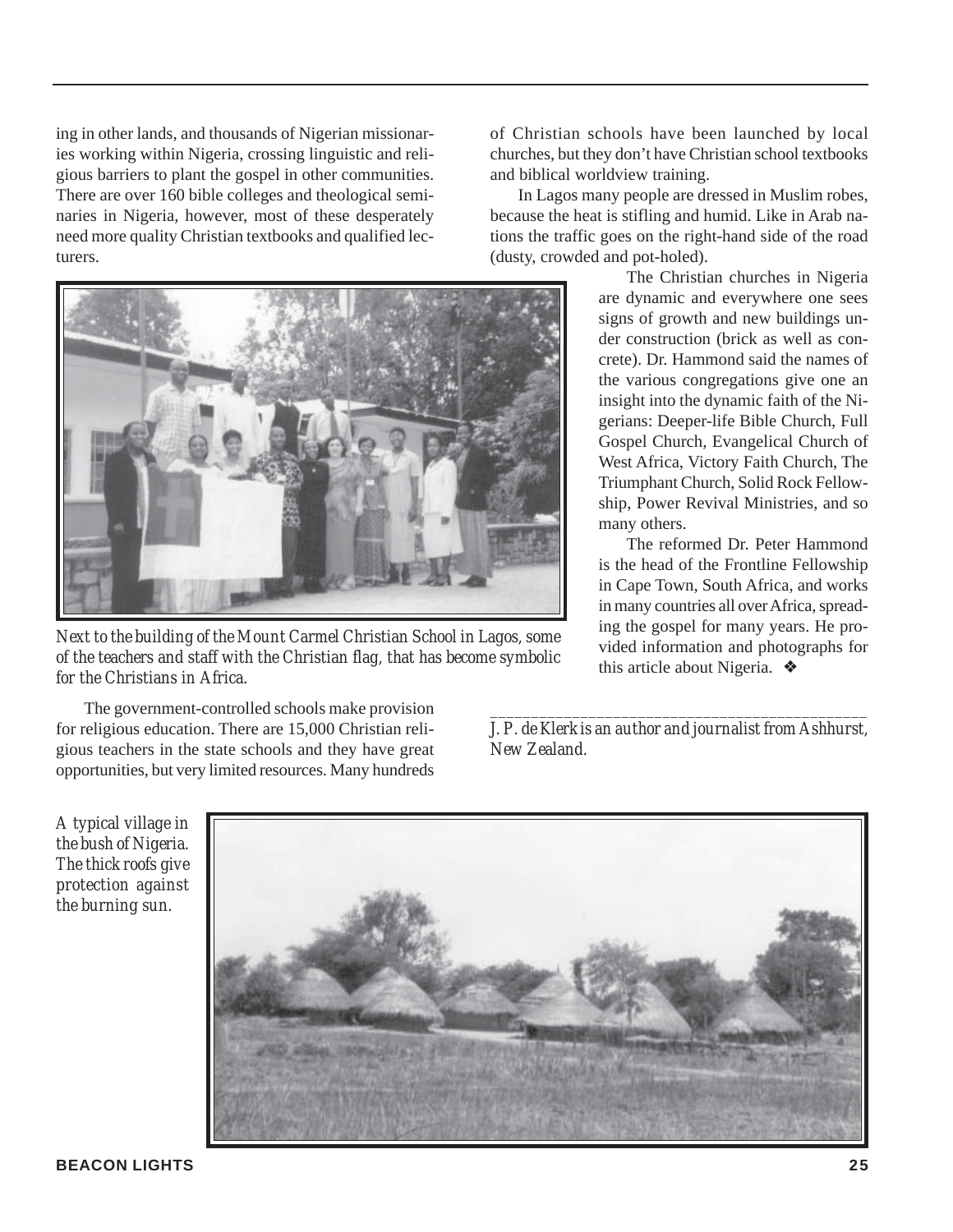Gem of the Month

### Prayer

When unto Thee we come With heads bowed down in prayer May our first impulse be To glorify Thy holy name— To praise Thee for the fact that Thou art God— In deep humility and awe to see Thy matchless grace, Thy power, Thy glory, mercy, holiness and love— Thy justice, greatness, Thy longsuffering; And may we grovel in the dust Knowing our own weakness, meanness, evil lusting natures, Selfishness, pride, envy, laziness, deceit. May our prayers never be so self-centered that they are A catalog of earthly desires. May we seek Thee, not self  $-$ Lord, be merciful to us—sinners! And may we leave Thy courts With lighter hearts Knowing that our faithful Savior stands In mediation. God's just and holy wrath is fully satisfied— He bore the burden; set us wholly free. He even plants desire in our hearts— Desire to please Him. Our filthy, sinful natures, changed by love divine. We glorify Thy name!

Thelma Westra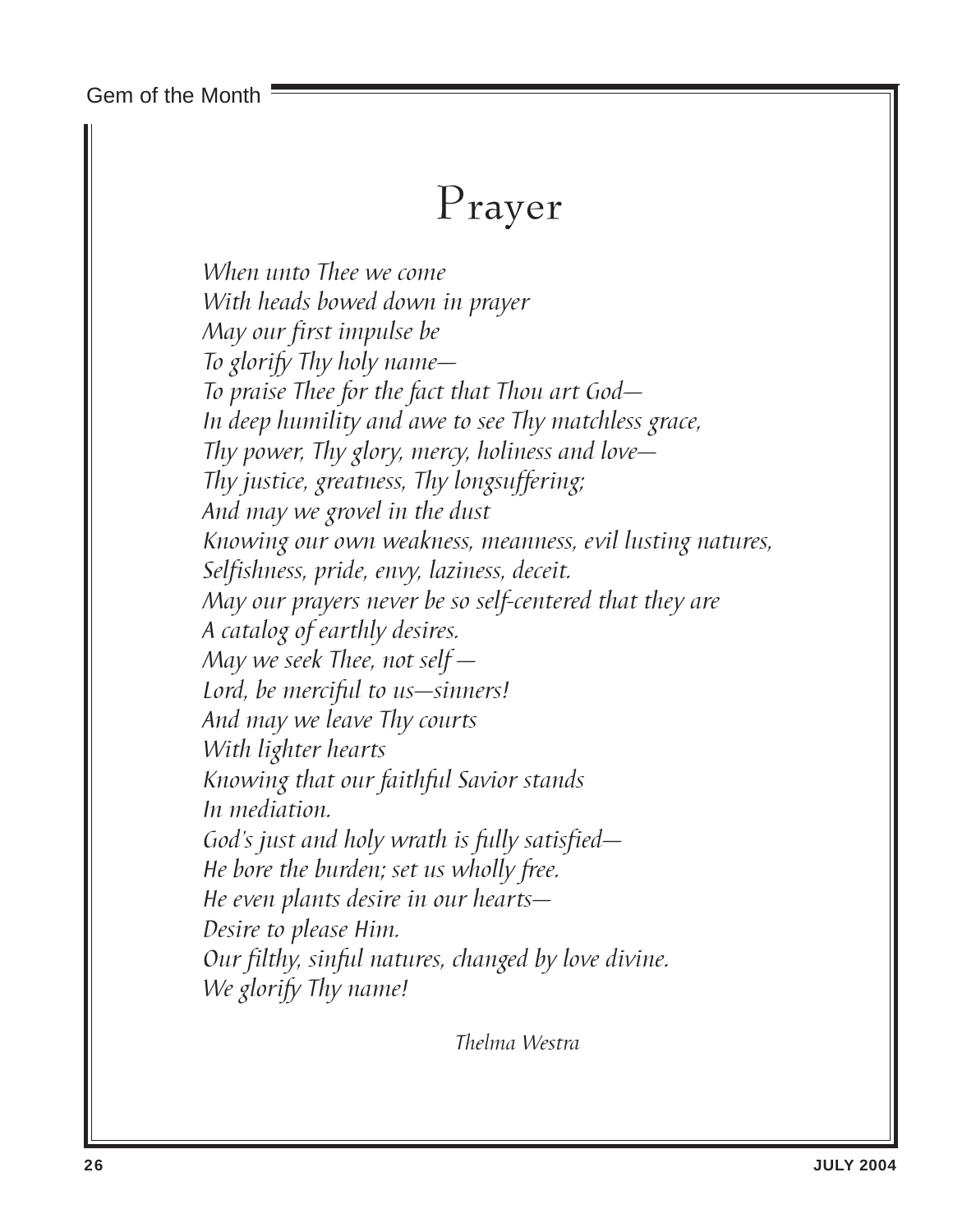# Kids' Page **"LITTLE LIGHTS"**

### Puzzling Plants

Plants and grains and fruits and trees, Can you tell their story please? Can you see them all around? How in Scripture are they found?

Look up the Scripture references below to find the plant named in the verse and fill in the blanks. When all the plant names are found, assemble the boxed letters in their same order to answer this question:

Jesus used a plant to describe His relation to us. Exactly what words did He use to teach us about this?





"\_\_ \_\_ \_\_ \_\_ \_\_ \_\_ \_\_ \_\_ \_\_ \_\_, \_\_ \_\_ \_\_ \_\_ \_\_ \_\_ \_\_ \_\_ \_\_ \_\_ \_\_ \_\_ \_\_ \_\_ \_\_ \_\_."

Psalm 45:8 \_ \_ \_ \_ — "All of thy garments smell of myrrh, and aloes, and  $\frac{?}{?}$ ...."

Exodus  $30:23 \Rightarrow$  \_ \_ \_ \_ \_ \_ \_ \_ \_ ... and of sweet ? two hundred and fifty shekels."

Exodus  $36:20 \Rightarrow$  \_ \_ \_ \_ \_ \_ \_ \_ \_ \_ ^ And he made boards for the tabernacle of  $\frac{?}{?}$  wood, standing up."

Jeremiah 48:6 \_ \_ \_ —"Flee, save your lives, and be like the  $\frac{?}{?}$  in the wilderness."

Genesis 8:11 $\overline{\varphi}_{\text{max}}$   $\overline{\Box}$   $\overline{\Box}$   $\overline{\Box}$   $\overline{\Box}$   $\overline{\Box}$   $\overline{\Box}$   $\overline{\Box}$   $\overline{\Box}$   $\overline{\Box}$   $\overline{\Box}$   $\overline{\Box}$   $\overline{\Box}$   $\overline{\Box}$   $\overline{\Box}$   $\overline{\Box}$   $\overline{\Box}$   $\overline{\Box}$   $\overline{\Box}$   $\overline{\Box}$   $\overline{\Box}$   $\overline{\Box}$   $\overline{\$ was an  $\frac{?}{?}$  leaf plucked off..."

Isaiah 60:13 $\Rightarrow$   $\Box$   $\Box$   $\Box$   $\Rightarrow$  "The glory of Lebanon" shall come unto thee, the fir tree, the  $\frac{2}{1}$  tree, and the box together..."

Isaiah 44:14 \_\_ \_ \_ \_ \_ —"He heweth him down cedars, and taketh the  $\frac{?}{.}$  and the oak..."

Matthew 3:12 \_ \_\_ —"…and gather his ? into the garner; but he will burn up the chaff with unquenchable fire. "

Luke  $19:4 \Rightarrow$  \_\_\_\_\_\_ $\Box$   $\Box$  — "And he ran before, and climbed up into a  $\frac{?}{}$  tree to see him: for he was to pass that way. "



Hosea  $10:8 \Rightarrow \Box \Box$  \_ \_ \_ \_ \_ \_ \_ ... the thorn and the ? shall come up on their altars… "

Song of Solomon 2:3  $\rightarrow$  \_\_\_\_  $\Box$  —"As the <u>?</u> tree among the trees of the wood, so is my beloved among the sons. "

John 6:13 $\Rightarrow$   $\Box$  \_ \_ \_ \_ \_ \_ ... and filled twelve baskets with the fragments of the five  $\frac{?}{?}$  loaves..."

Revelation 14:18 \_\_ \_ \_ —"Thrust in thy sharp sickle, and gather the clusters of the vine of the earth; for her  $\frac{?}{?}$  are fully ripe. "

Ezekiel 27:15 $\Rightarrow$  \_ \_ \_  $\Box$  \_  $\Rightarrow$  ... they brought thee for a present horns of ivory and  $\frac{?}{?}$ ."

Ezekiel 31:8\_ \_ \_ —"…the fir trees were not like his boughs, and the  $\frac{?}{?}$  trees were not like his branches…" ❖

*Connie is the mother of 5 children and a member of Hope Protestant Reformed Church in Grand Rapids, Michigan.*

*\_\_\_\_\_\_\_\_\_\_\_\_\_\_\_\_\_\_\_\_\_\_\_\_\_\_\_\_\_\_\_\_\_\_\_\_\_\_\_\_\_\_\_\_\_\_\_\_*